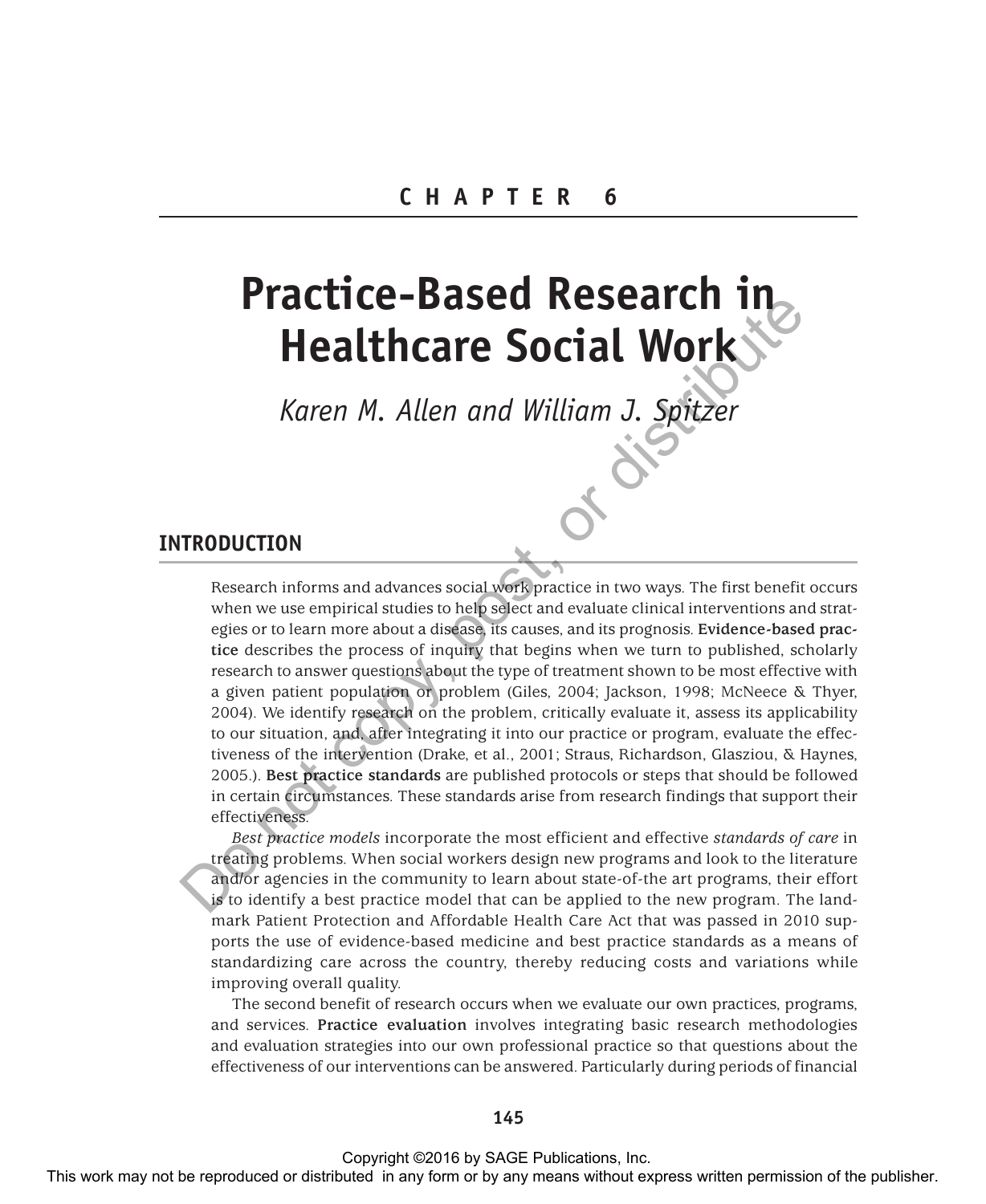constraint, all human-service providers, including social workers, are challenged to demonstrate that their interventions are effective and that their services make a positive difference in the lives of their clients. Funding sources understandably require data that justify research or operating expenditures, and, particularly during times of decreasing government resources, administrators need a sound basis for making decisions about maintaining or eliminating programs and services. Documenting how problems have been successfully addressed serves to educate decision-makers about the important contributions made by social work (Bloom, Fisher, & Orme, 2009).

Practice-based evaluation typically describes the research activities of a social worker relative to delivering services to patients on their own caseload. When we expand the scope of evaluation and collect data from the caseloads of multiple social workers, we engage in *program, department, and/or agency evaluation*, similar to our conceptual model of micro-, mezzo- and macro-level client systems. Micro-evaluation is focused on individual workers' practice, whereas mezzo-evaluation aggregates data from multiple workers at a program, service, or department level and macro-evaluation examines the composite results of multiple workers, services, and programs at the agency level. Employing all three levels of evaluation is crucial for assessing the overall effectiveness of social work services and value of the professional contributions added to an agency. The may solve and the repression of the reproduced or distributed in any means with the reproduced or the publisher may not be reproduced in any form or by any means where the publisher. The reproduced or the publisher of

The process of integrating research, evidence, and empirical data into practice overlap and can be conceptualized as a circle. The beginning of the circle starts when one explores existing research to determine the best clinical approach or best practice standard to use with your patient population. You read and critique the literature, determine the best studies and model approaches based on your goals or focus, design a program or intervention incorporating the findings in the literature, and then evaluate the effectiveness of your program. When you analyze and summarize your evaluation data, you close the circle as shown in *Figure 6.1* below.

This chapter takes you through each step of evidence-based practice and the practice evaluation cycle described above. Each chapter in Part II of this book presents an overview of a theoretical or treatment approach that can be utilized in given situations. Research is cited to justify each approach and to demonstrate its effectiveness. The practice approaches described in this book are therefore evidence based.

# **EVIDENCE-BASED PRACTICE**

**Evidence-based practice (EBP)** is an approach that was introduced into medicine during the 1980s and that has now been adopted in many professional contexts. EBP in medicine is defined as the "integration of best researched evidence and clinical expertise with patient values" (Institute of Medicine, 2001, p. 147). This broad definition recognizes the importance of professional experience and knowledge in consideration of patient values and preferences when selecting treatment options. Evidence-based practice is a decisionmaking process that uses established evidence to design, select, implement, and evaluate practice interventions (NcNeece & Thyer, 2004; Mullen, 2004). Empirical evidence is established through testing in formal research studies.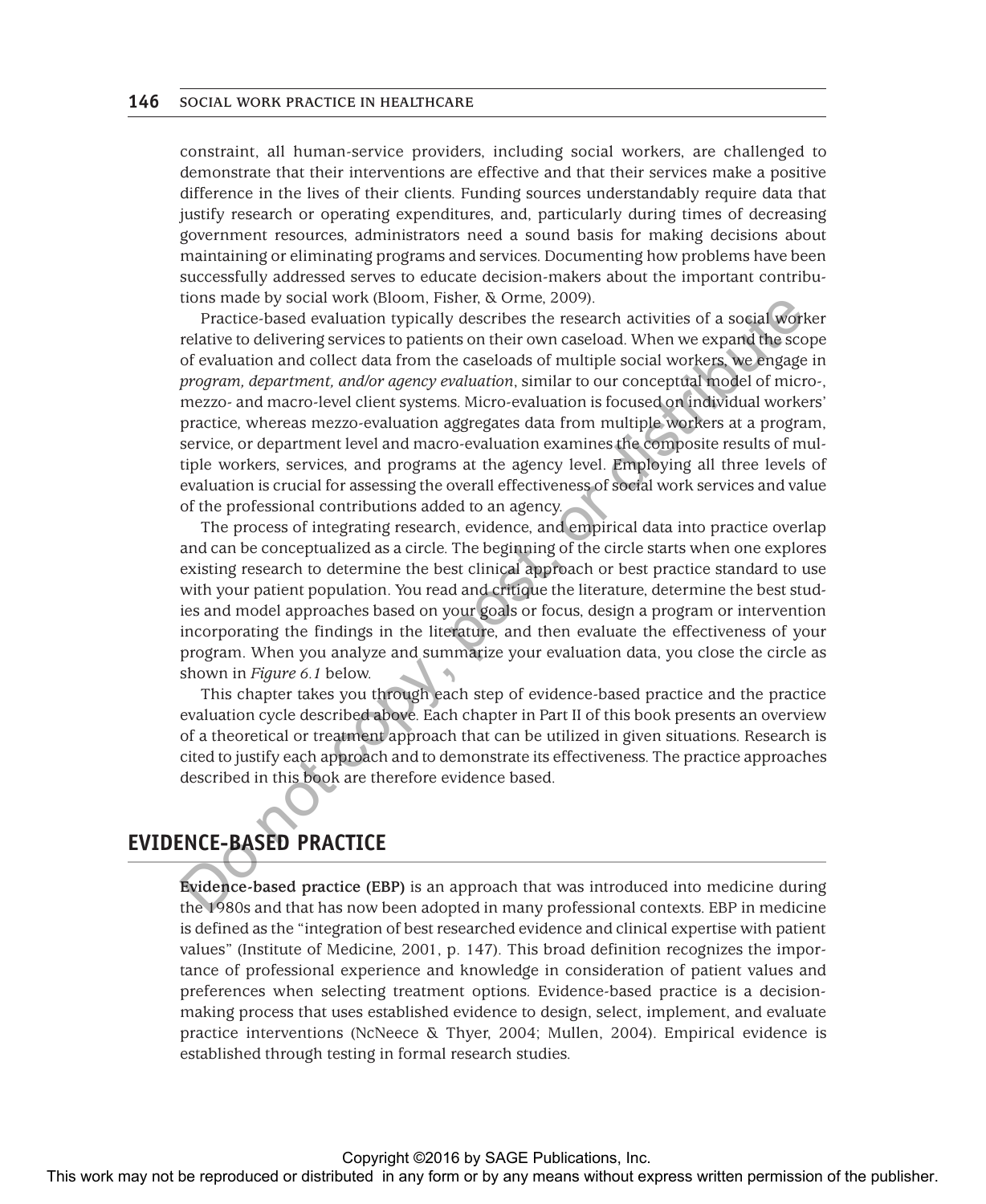#### **Figure 6.1** Evidence-Based Practice and Practice Evaluation Cycles



One way of integrating best-practice standards in healthcare is through the use of **critical pathways** or *clinical practice guidelines* based on empirical evidence. These treatment protocols are standardized and implemented most frequently as a tool for intervening with chronic, complex, and/or high-cost diseases. A critical pathway affords a methodology or "map" that can be used by healthcare team members to focus on particular patient problems or populations. Pathways list and sequence times for "critical" steps during patient-care interventions (Rotter et al., 2010). Pathways seek to increase consistency in care by reducing any variation between provider interventions. This consistency is achieved by articulating step-by-step patient-care guidelines based on demonstrated research and best practice approaches. Healthcare organizations select or develop critical pathways for patient problems and then scrutinize any reasons for varying from these pathways. At the same time, attention is focused on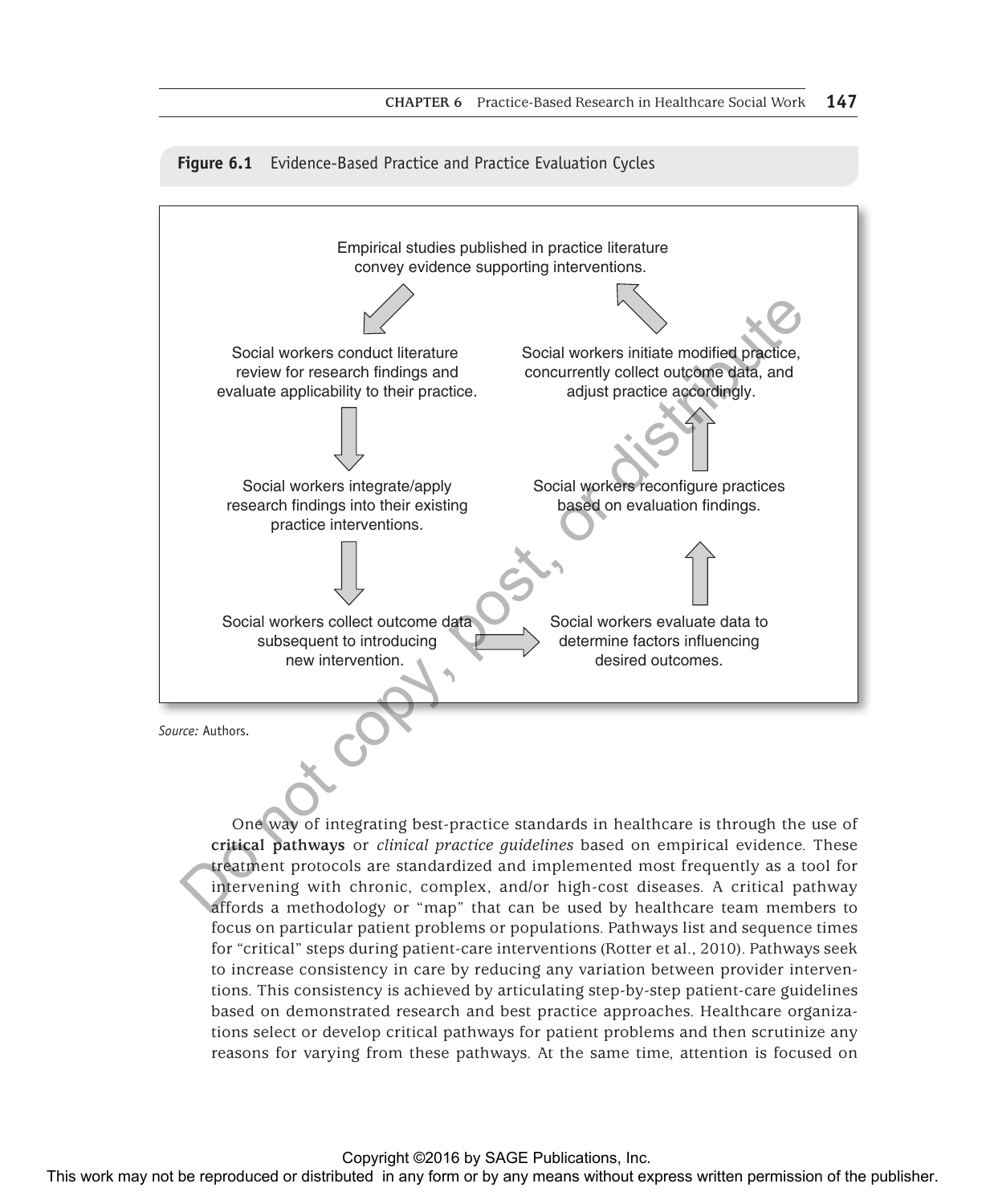determining the effectiveness of the pathways and identifying factors that influence outcomes.

Social workers benefit from being aware of, and being part of, critical pathways. Our services may represent one component of a path, for example, when certain patients warrant a psychosocial assessment on a particular day of care. It is fundamentally important that social workers be active participants on interdisciplinary teams responsible for developing critical pathways used by our facilities, particularly when mental health, psychosocial, or continuity-of-care issues affect patient care. Such participation is important as it affords opportunities for social workers to define the optimal manner for using our services and thereby deriving maximum benefit for both the patients and the facility. We effectually determine when, how, and by whom particular services will be initiated. Dienemann, Campbell, Landenburger, and Curry (2002) developed an illustrative critical pathway for use with patients admitted to the hospital as the result of interpersonal violence.

Although there may be evidence documenting their effectiveness, some interventions may transgress sensitive cultural, religious, social, and/or personal values of patients. To illustrate, while a legitimate and usually effective medical intervention, the ordering of a blood transfusion would violate the fundamental religious beliefs of any practicing Jehovah's Witness. Healthcare professionals must strive to be aware of and respect patient wishes. Colleagues and/or hospital ethics committees should be readily consulted when questions arise about the appropriateness of any intervention. Gambrill (1999) defined EBP as "the effective use of professional judgment in integrating information regarding each client's unique characteristics and circumstance, including their preferences and actions, and external findings. The steps in the process are Control or community or care search particle particle and the revision of the publisher and the results of the results with the results of the publisher and the results and the results of the results of the results of the

- 1. Identify a practice decision that needs to be made.
- 2. Formulate a question that can be answered by exploring the research.
- 3. Locate the best evidence and information available to answer the question.
- 4. Critically evaluate the evidence.
- 5. Apply the results of this appraisal to the practice decision.
- 6. Evaluate effectiveness and seek ways to improve intervention in the future

### (Straus et al., 2005, p. 3–4)

Evidence-based practice is based on an expectation that practitioners will critically evaluate information discovered during the exploration of patient-care issues (Gibbs, 2003; Gibbs & Gambrill, 2002). Gibbs (1989) and Cournoyer (2004) developed resources and guidelines for social workers to use when looking at empirical and evaluation studies on practice interventions. These guidelines can be used to critique the study and to consider factors such as the sample size, whether or not random assignment and controls were used, and the extent to which study findings can be generalized to other populations.

While Internet sources on diseases and treatments can be useful to patients when they are learning about their condition and its management, practitioners need to systematically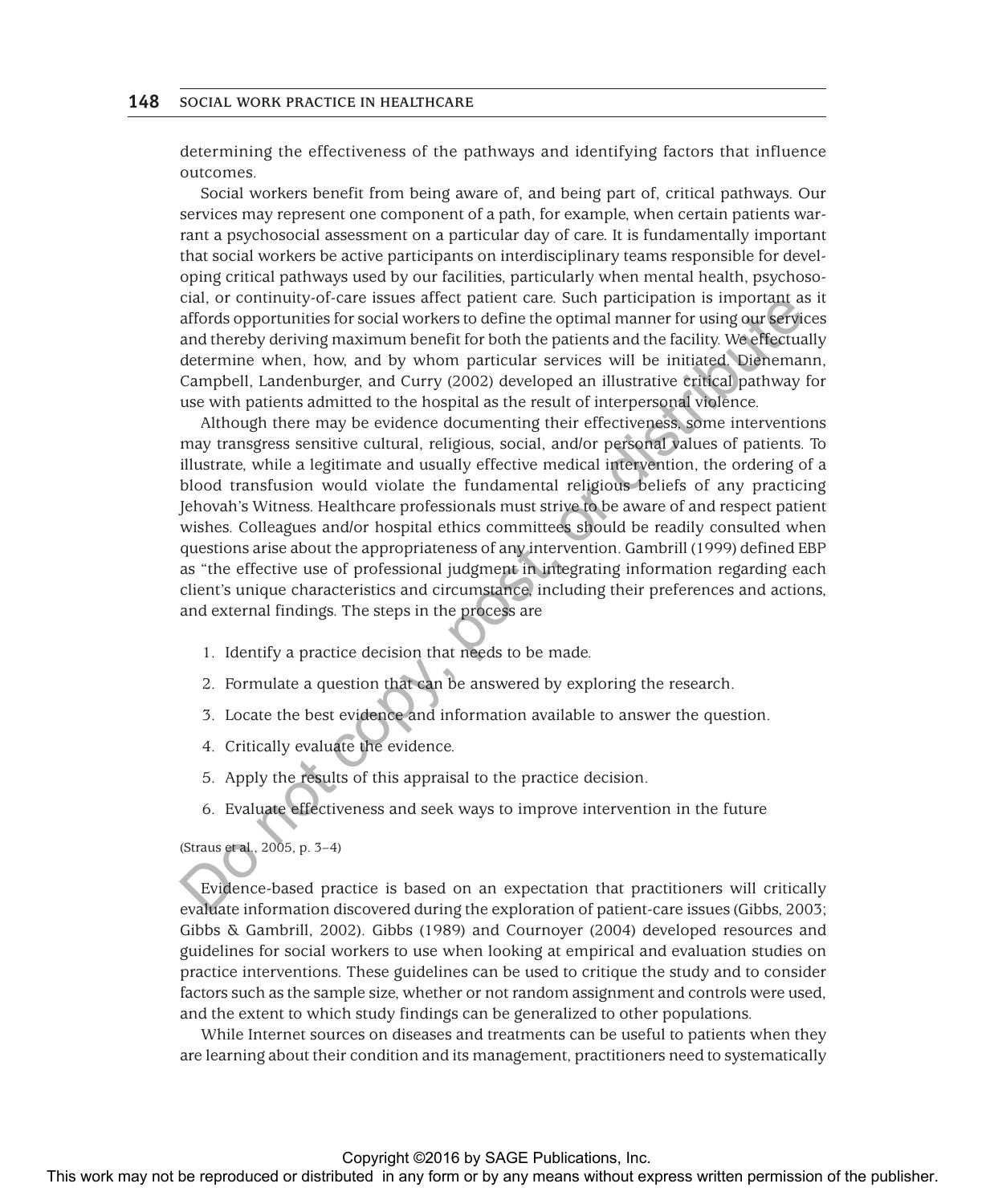review current scholarly and empirical research studies published in *peer-reviewed* professional journals. Literally all hospitals feature medical libraries that are available for staff researching patient conditions and treatment. A thorough analysis of research studies is necessary to determine which interventions yield the most desirable or "best" outcomes. Even the most carefully conducted research contains some margin of error, so professional experience dictates caution in using a given treatment approach, even when supported by evidence.

Clinical experience also can guide us in taking an approach used and tested with one group of patients and then making appropriate modifications so that another group might benefit from its application. In all instances, social workers and other healthcare professionals have an ethical responsibility to inform patients of any known limitations in research guiding their interventions and recommendations. Patients and families are in a better position to make informed decisions about their care when they understand the basis for and implications of involved professionals' opinions and actions. Importantly, informed consent also increases the prospect for the patients' subsequent compliance with any treatment directives.

Depending on the presenting issues, healthcare social workers most often review articles in social work, nursing, and/or medical journals. When addressing complex problems, research into the literature of disciplines beyond social work is recommended. The more extensive the literature review, the greater the likelihood of achieving a fuller understanding of both the presenting problem(s) and the interventions. Since disciplines vary in their patient-care approaches because of unique perspectives, methodologies and expertise, it is valuable to be aware of the factors that influenced the selection of any one approach. Such knowledge enhances your understanding of other professionals' actions, can guide your interaction with them, and can influence your recommendations about maximizing your contribution to patient care. Regardless of literature, some consistent criteria exist for evaluating articles: Control experient or distributed or distributed in any form or by any means with an entity of the publisher or distributed in any the reproduced in any the publisher. This was not all the publishers with the publisher or

- Is the article a scholarly publication in a peer-reviewed journal?
- Are the authors identified with their professional affiliations and credentials?
- Is an abstract provided that summarizes the content of the article? Does it assist in deciding whether to read the article?

• Is the problem or topic clearly defined? Does the author outline research questions, study purpose, approach, theoretical framework, or hypothesis?

- How would you classify the article? Is the article conceptual or theoretical, empirical or research?
- Is a description provided of a best-practice model or program?
- What supportive or clarifying literature is cited in the article? Are the articles recent and appropriate to the topic?
- Are the research methods clearly identified?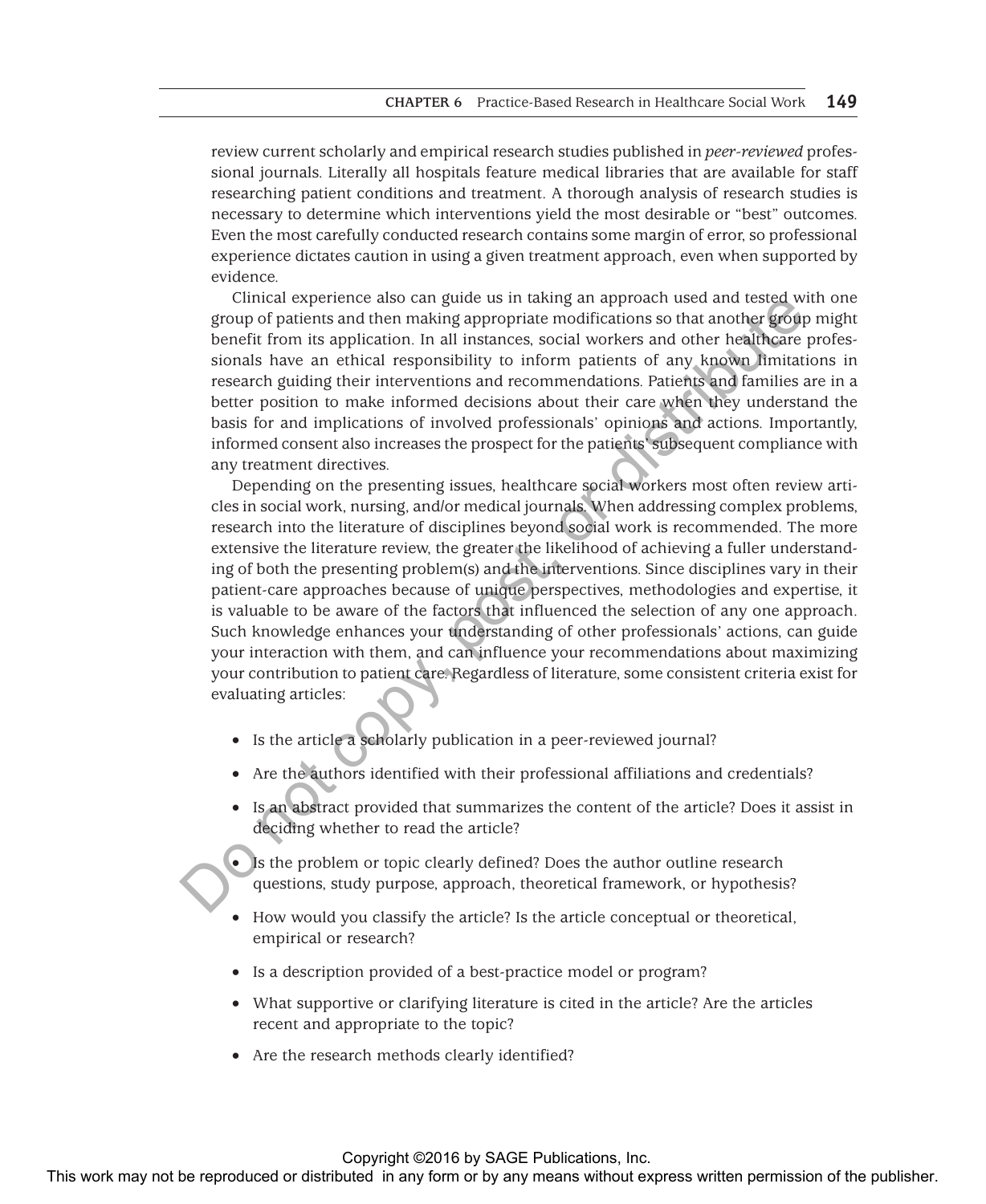- How were the participants selected?
- Is a control (comparison) group included to contrast or aid in explaining findings?
- Are variables operationalized and appropriately measured? If data-collection instruments are used, are they found elsewhere in the literature or were they created by the author(s) for the current study? Was the reliability and validity of the data collection instruments ascertained?
- • Are study findings clearly summarized and conclusions clearly presented?
- Are study limitations discussed? Can study findings be generalized to other populations?
- Is the article written in language that is appropriate to the professional discipline, and is it free of bias?

The case study below provides an example of how research can be used in the everyday practice of a hospital-based healthcare social worker.

# CASE EXAMPLE

Susan is a medical social worker in an acute-care community hospital. Because the staff size is small, the social workers are not able to contact every patient. In addition to seeing patients when they are referred by other team members, Susan reviews the admission information for every patient who is admitted to her unit in order to identify those who potentially would benefit from social work services. On reviewing the admissions records one morning, Susan notices that a 35-year-old man was admitted to intensive care the previous night with a diagnosis of scleroderma.

From her knowledge of medical terminology, Susan is able to partially discern his medical condition as his diagnosis contains the suffix "derma," which relates to the skin. She is curious as to what skin condition would cause a young man to require intensive care. On her way to the unit, she stops at the medical library for a quick reference. She learns that scleroderma actually means "hard skin" and that it is an autoimmune disease affecting connective tissue. In some patients the condition is localized and can be treated, but in others it can affect all tissues and organs in the body, hardening the tissues and potentially resulting in death. She prepares herself as this latter category probably describes the patient who has been admitted to the intensive care unit. She realizes that she needs to prioritize visiting the patient as she will likely need to address end-of-life as well as grief and loss issues. The state of the state of the reproduced or the reproduced or distributed in any form or by any means when the reproduced to the publisher and the state of the state of the state of the publisher and the state of the publi

During her quick search of the literature in the MEDLINE database, Susan learns that there is no known cure for the disease, but best-practice standards indicate that the use of steroids and immunosuppressant drugs can be helpful. A number of articles indicate that patients often experience depression and may develop a substance-abuse disorder. Susan reads in one article that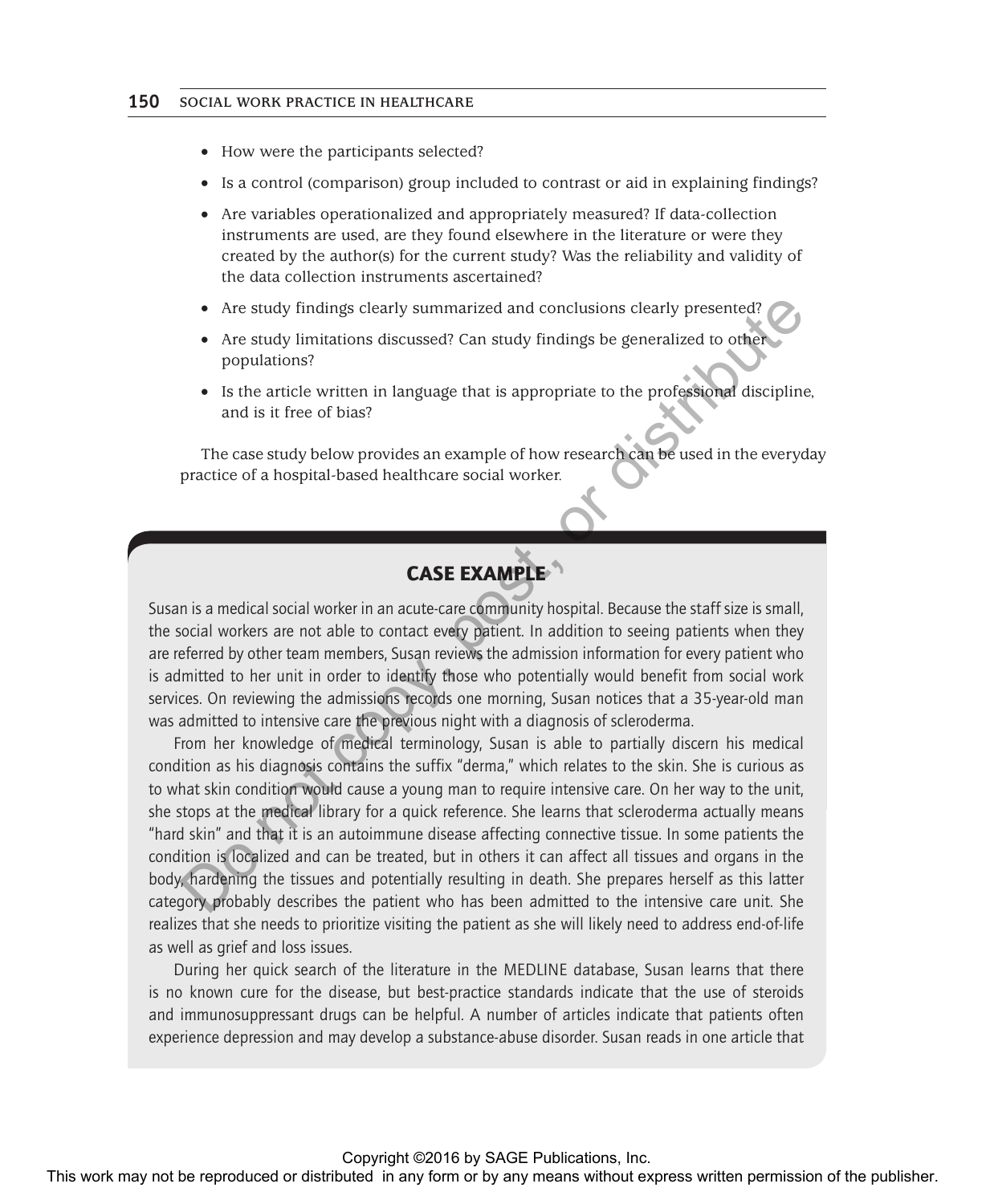alternative approaches, including Vitamin E, can be beneficial, and that detoxified patients may be particularly sensitive to chemicals in the environment. She notes, however, that the article does not appear to be peer-reviewed and is not published in a scholarly or scientific journal. Furthermore, the author does not cite any empirical evidence justifying the use of these alternative approaches. Now suspect of the article's findings, Susan decides to ask the patient's attending physician, a rheumatologist, if he is aware of any indications for using alternative treatments.

When Susan arrives on the unit, the nurse manager eagerly approaches her and asks her to see this patient, who is in fact, dying from scleroderma. Susan recognizes from her research that she needs to screen the patient for depression and substance abuse. While saddened by the patient's prognosis, she is grateful that she researched the patient's condition so that she was prepared to provide the appropriate support needed by the patient and his family.

Because of the potential harm to patients and families from practitioners acting on the basis of poorly designed studies, the field of medicine developed criteria for evaluating research and the legitimacy of any study findings. These criteria include expecting large sample sizes and the random assignment of subjects into control and treatment groups. These studies, referred to as **clinical trials**, are divided into specific phases.

The National Institutes of Health (www.clinicaltrials.gov), which provide substantial funding for medical and healthcare research projects, define four phases of clinical trials. *Phase I trials* investigate the use of experimental drugs or treatments on small groups of people (usually numbering 20 to 80 subjects). The goal is to determine if the interventions are safe to use, identify potential side effects, and determine effective dosage levels. In *Phase II*, treatments are rendered to larger samples ranging from 100 to 300 subjects. In *Phase III,* between 1,000 and 3,000 participants are engaged in an effort to confirm treatment effectiveness, monitor side effects, and compare any new treatment to existing treatments. Permission to move from one phase to another must be given by the Institutional Review Board (IRB), an oversight committee that approves research projects and ensures that human subjects in the study are protected from unreasonable risks. A research study can be halted at any point if a treatment produces serious side effects. The final stage, *Phase IV,* occurs after the treatment is introduced to the market. Phase IV trials seek to delineate serious risks, benefits, and most appropriate use. Studies that have proceeded through all phases of clinical trial, including random assignment of patients to experimental and control groups, are referred to as the "gold standard" of medical research. These trials represent the most carefully conducted research studies, yielding the most reliable findings available to guide practice. When Sizan network the religion and the religion and the rest or distributed in any of the rest in any form or by any means when the religion of the religions of the religions of the publisher. The publisher about which s

**A Meta-analysis** is a technique used to synthesize and evaluate findings of multiple research studies that address a particular problem. In the analysis, investigators establish criteria for judging research and then summarize all of the study findings. Bradley, Greene, Russ, Dutra, and Westen (2005), for example, conducted a meta-analysis of treatment for Post-Traumatic Stress Disorder (PTSD). To be included in this meta-analysis, studies had to have tested established psychotherapeutic approaches, used a validated instrument to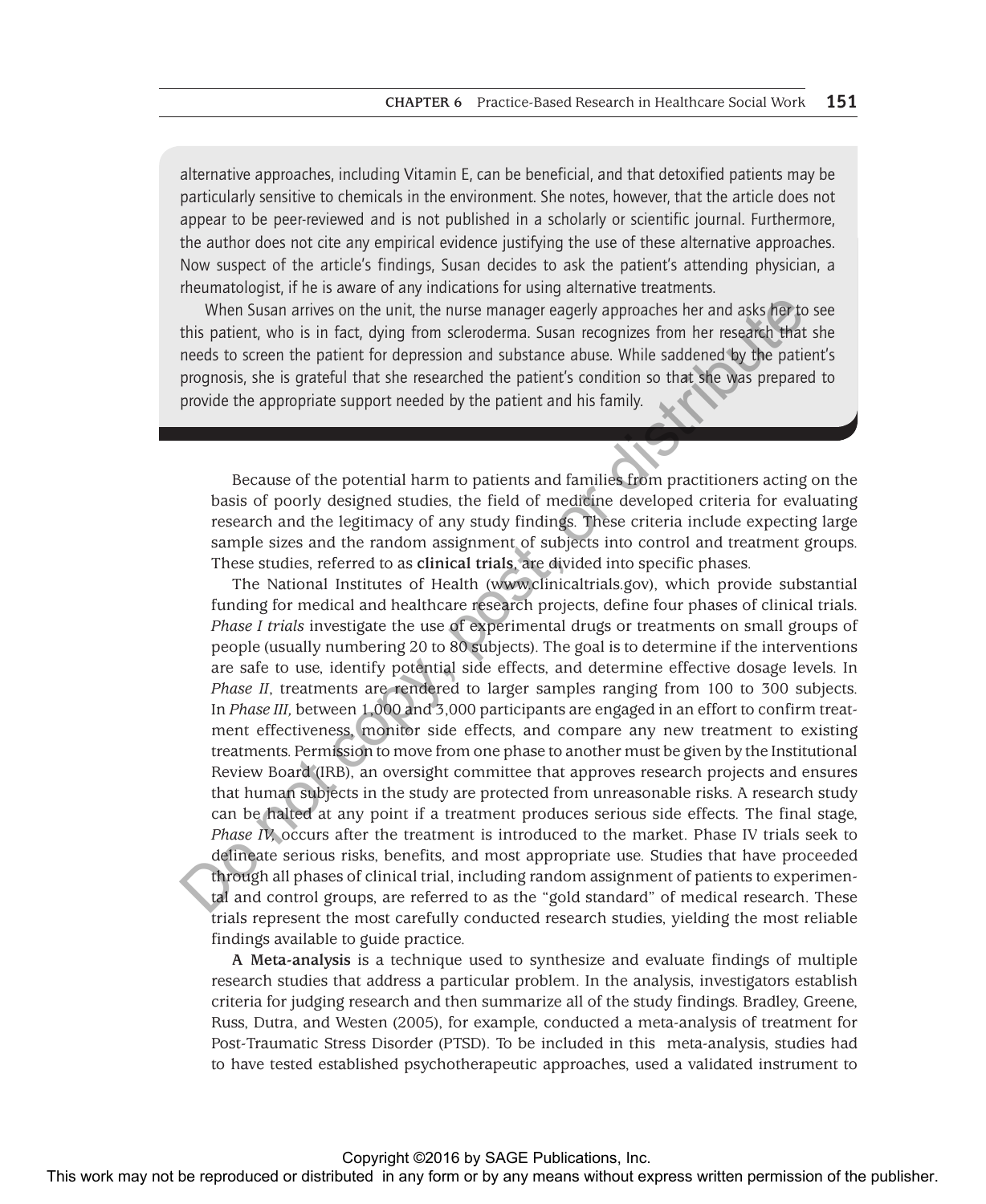examine PTSD (the dependent variable), and employed an experimental design with random assignment into treatment and control groups. With 26 studies meeting the criteria, the meta-analysis revealed that while psychotherapy seemingly improved initial recovery from PTSD, patients were often left with residual symptoms over the long term.

# **FROM RESEARCH TO QUALITY IMPROVEMENT**

Healthcare organizations expend considerable time, money, and energy evaluating the quality of their services. This effort evolves from a commitment to providing quality care but also reflects the fact that the costs and risks of delivering poor care can be significant and impact the life or death of patients. Severe negative consequences arising from care or lack of care are referred to as **adverse outcomes or occurrences** and are customarily reviewed by a healthcare team of the facility or health system. Beginning in 2008, the federal government elected to deny or reduce provider reimbursement for 10 preventable complications found to occur in hospitals. These complications include hospital-acquired infections, pressure ulcers (Stages III and IV), and patient injuries sustained as result of falls (U.S. Department of Health and Human Services, 2008). Healthcare organizations expert considerable time, notes, more comparison of the reproduced or distributed in any form or computed in any means with the reproduced in any the reproduced or distributed in any form or by an

To assist tracking these occurrences, most healthcare organizations maintain a philosophy and practice of **continuous quality improvement (CQI)** or **total quality management (TQM)**. Originally designed by Edward Deming (Walton & Deming, 1986) for use in business, TQM has been widely applied in the healthcare arena. TQM seeks to create a culture in which all staff members continuously engage in activities that evaluate and improve upon patient satisfaction and service quality. The following principles are crucial in TQM (Kirst-Ashman & Hull, 2009):

- 1. The centrality of the patient and family as customers is critical to all improvement activities.
- 2. Customer feedback is essential to improving services.
- 3. Quality is a primary goal of the institution.
- 4. Employee empowerment is essential in creating a culture of quality. This requires providing adequate training and support to employees.
- 5. Teamwork is essential for improving quality.
- 6. Leadership is critical for establishing a culture of quality.
- 7. TQM assumes a long-term perspective based on a continuous cycle of process improvement requiring determination of where we are now, where we want to be, and what specific action steps are necessary to get there, followed by an ongoing evaluation of progress.

Although quality-improvement efforts are typically centralized and overseen by one department such as an Outcomes Management or Quality Improvement Department, every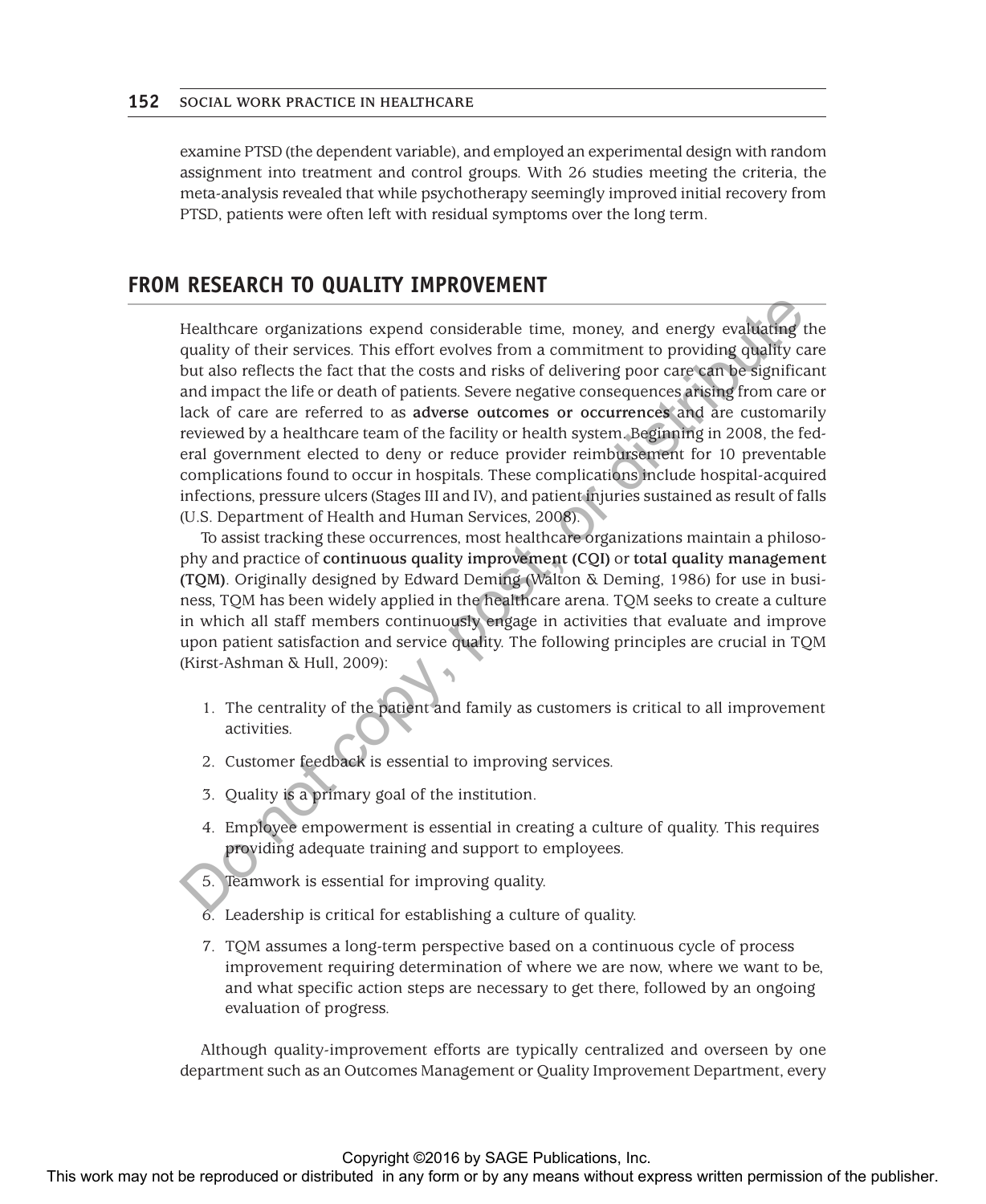professional providing patient care contributes in some way to this effort. Social work and nurse case managers in Quality Management Departments frequently provide leadership and administrative oversight to quality-improvement efforts.

Fundamental to quality improvement is a *continuous* cycle of monitoring. Important performance variables called **indicators** are identified for study, and a minimum standard or **benchmark** is set. To illustrate this process, let's say we want to examine patient satisfaction with the continuity-of-care planning provided by social work. Patient satisfaction with this planning may be identified as one indicator. As satisfaction with care planning is necessary to promote patient compliance with treatment, patient satisfaction becomes a particularly important variable. We accordingly set a benchmark that 90% of all patients surveyed will report they are "very satisfied" or "somewhat satisfied" with social work services. When we first do our study, we learn that only 80% of our patients are satisfied. As we did not reach our desired benchmark performance, we set out in sequence to (1) identify the contributing factors that detracted from patient satisfaction, (2) implement procedural changes in response to those factors, (3) repeat the study, and (4) continue introducing practice changes until we determine that patient satisfaction with care planning has reached our desired benchmark performance level.

TQM is predicated on teamwork and utilizes tools to understand and remedy quality concerns. *Flow charts* are often used to outline major patient-care processes. When a problem develops, flow charts aid in identifying the point(s) in the overall process where things went wrong. An example of a flow chart developed to assess how to prevent patient falls in hospitals can be found at http://www.ahrq.gov/professionals/systems/hospital/fallpxtoolkit/fallpxtk-tool3a.html.

*Fishbone diagrams* are another quality-improvement tool that is used to identify the causes and effects of problems. *Figure 6.2* demonstrates how a fishbone diagram might be utilized to reveal potential contributing factors to delayed discharges of hospitalized patients in a particular health system. To create this diagram, optimally an interdisciplinary team would be assembled to explore factors complicating the discharge of patients. The main spine of the diagram represents the essential process under study. The "fish bones" on the top and bottom of the main spine (e.g., personnel, the operating environment, patient-care processes, and relevant resources) reflect contributing factors that impact the patient-discharge process.

"Fishboning" can be used to focus brainstorming discussions when teams are convened for *critical incident debriefings*. Following a patient-care incident with negative implications, debriefings are often employed to analyze problems and to propose corrective steps that minimize or eliminate reoccurrence of those problems. The Joint Commission defines **sentinel events** as "unexpected occurrences involving death or serious physical or psychological injury, or the risk thereof." Serious injury specifically includes loss of limb or function. The phrase "or the risk thereof" includes any process variation for which a recurrence would carry a significant chance of a serious adverse outcome (see http://www.jointcommission.org/sentinel\_event.aspx ). Hospitals and **regulatory agencies** require that sentinel events be tracked and systematically studied in an ongoing effort to protect patient safety and promote optimal care. This particular the publishing may be reproduced or distributed in any form or by any publisher or the reproduced or distributed in any form or the state of the publisher. The publisher of the publisher of the publisher o

To best analyze the issue or problem, all parties relevant to the process are convened and are given the opportunity to provide input on the steps, roles, or functions, and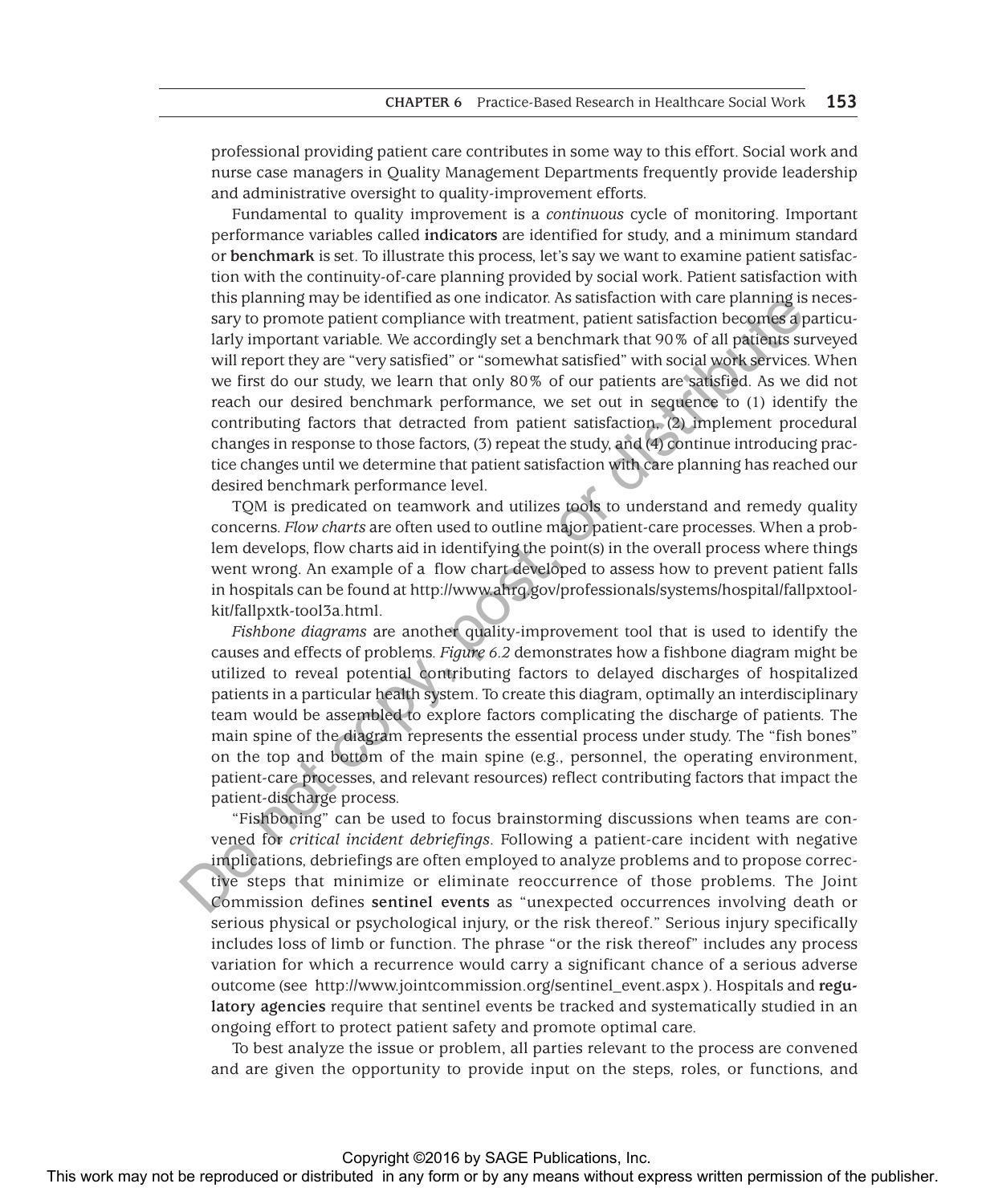

**Figure 6.2** Select Factors Affecting Delayed Hospital Discharges

outcomes related to their patient-care effort. The intent is to reveal at what point and in what manner certain factors that led to an adverse outcome developed. As patient-care processes are most generally intertwined and interdependent on one another, one negative factor can have a compounding impact on yet other factors and trigger a sentinel or otherwise undesired event. Through discussion, these compounding factors can be mapped and then steps can be initiated to remedy identified concerns.

# **PRACTICE-BASED EVALUATION**

Social workers are ethically obligated to evaluate their practice with attention to the success and appropriateness of their interventions. Practice-based evaluation is a systematic, continuous process for posing and answering important questions about the services, programs, and treatments provided by a facility, a work unit such as a department, or individual staff. Practice evaluation is also referred to as **practice-based research**, and here the terms are used interchangeably. Research, as you know from your research classes, strives to eliminate bias and to achieve rigorous control over the variables being studied. In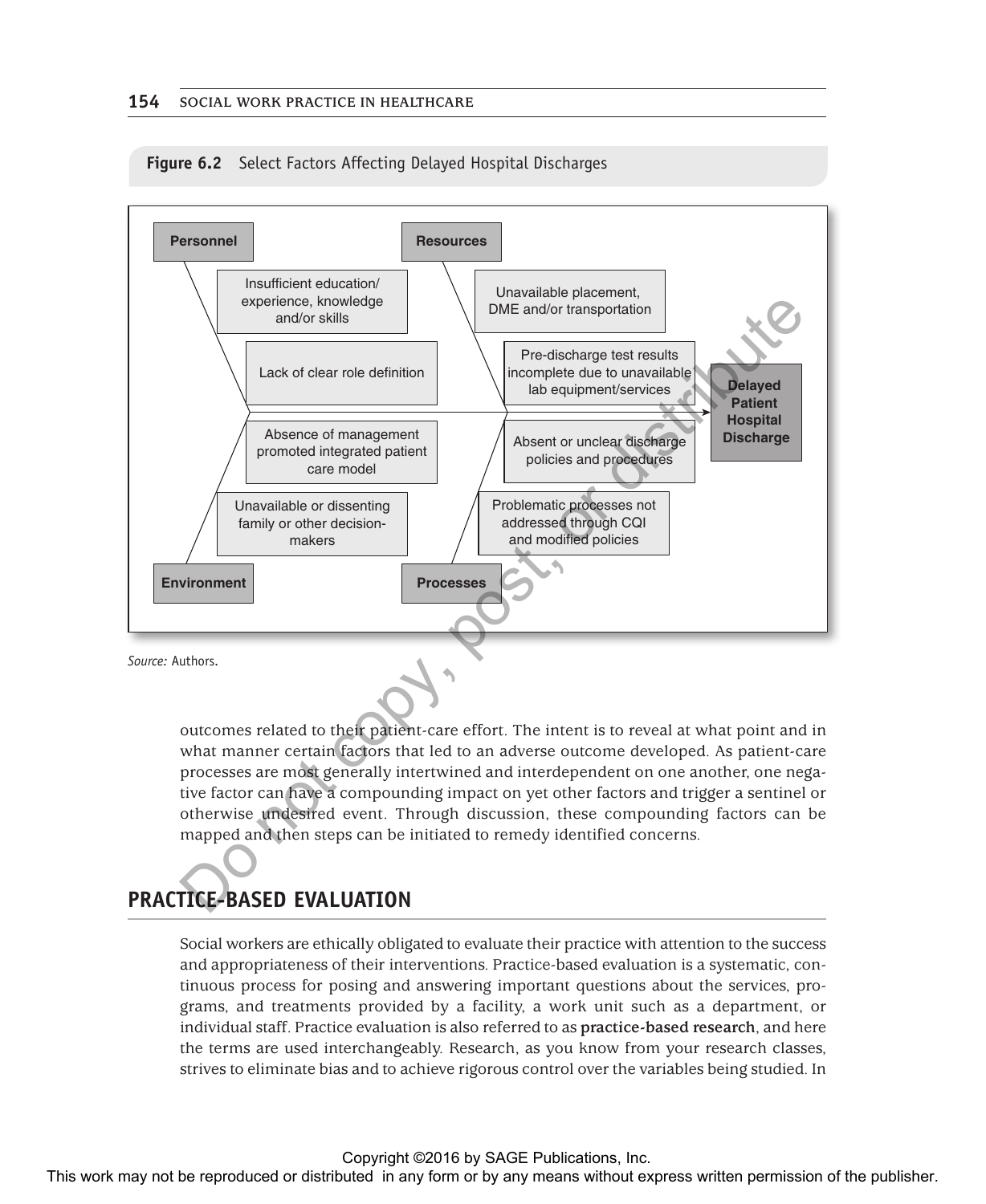true research, those providing patient care would not serve as researchers because serving in the dual roles of provider and researcher could bias any study. In comparison, practicebased research or evaluation often involves service providers directly evaluating their own work. Despite the risk of introducing bias, the intent is to encourage professionals to knowledgeably self-critique their practice and consequently implement service changes that better meet patient needs.

Evaluation differs from research in several ways. Although a report is compiled, evaluation findings are treated in confidence and remain internal to the facility. They generally do not appear in the literature, although public dissemination of results could potentially benefit the profession and overall patient care. Studies destined for publication require approval by the facility's Institutional Review Board before the project is started. This requirement ensures that protections for human subjects are in place and are followed. Evaluations tend to be naturalistic in that they typically examine something that we are doing and how we are doing it. Evaluations rarely involve random assignment into groups or study the impact of withholding specific treatment from patients. Exceptions are made when naturally occurring comparator groups are available for study, such as patients on service waiting lists.

Crucial ethical issues must be considered when engaging in practice evaluation. These include potential bias toward wanting to study and report successes; contending with managers, funders, and clinicians who may seek to influence findings (whether positive or negative); using evaluation to highlight conflicts between the needs of an organization, its patients, and its workers; recognizing actions that can influence the dissemination or suppression of evaluation findings; and avoiding the use of information gathered for one purpose (such as program improvement) for different purposes (such as performance evaluation). Additional ethical challenges arise when evaluation designs are changed midstream or at the time of formal reporting and/or when weak findings are used as the basis for making critical service decisions. Responsible evaluations require that designs be developed in consultation with staff, be written in advance with approval from administration, and be executed according to stated plan; they also require that the findings be reported and used as initially proposed (Bloom et al., 2009). The may not are the computed or the computed or distributed or distributed in any form or between the publisher. The computed in the computed in the computed in the computed in the computed in the computed in any form or t

Posavac (1980) put forth a definition of evaluation that remains relevant to healthcare social workers. Evaluation was regarded as "a collection of methods, skills and sensitivities necessary to determine whether a human service is needed and likely to be used, whether it is conducted as planned, and whether the human service actually does help people" (p. 6). While social work services should be examined to determine if they are *effective* in accomplishing stated goals, *utilized* by clients, and *compliant* or consistent with established plans and policies, it is crucial that productivity and efficiency be evaluated. Such analysis simultaneously contributes to advancing benchmark professional practice and maximizing positive patient-care outcomes.

**Productivity** can be measured by using frequency counts of the services provided, patients seen, and problems addressed. Social workers should routinely collect such data as well as select patient profile characteristics including, but not limited to, age, income, educational level, residence, and type of insurance coverage. Incorporating such data affords a more comprehensive, updated client profile for program oversight and service planning. It provides insight into factors that may account for differential results in service delivery.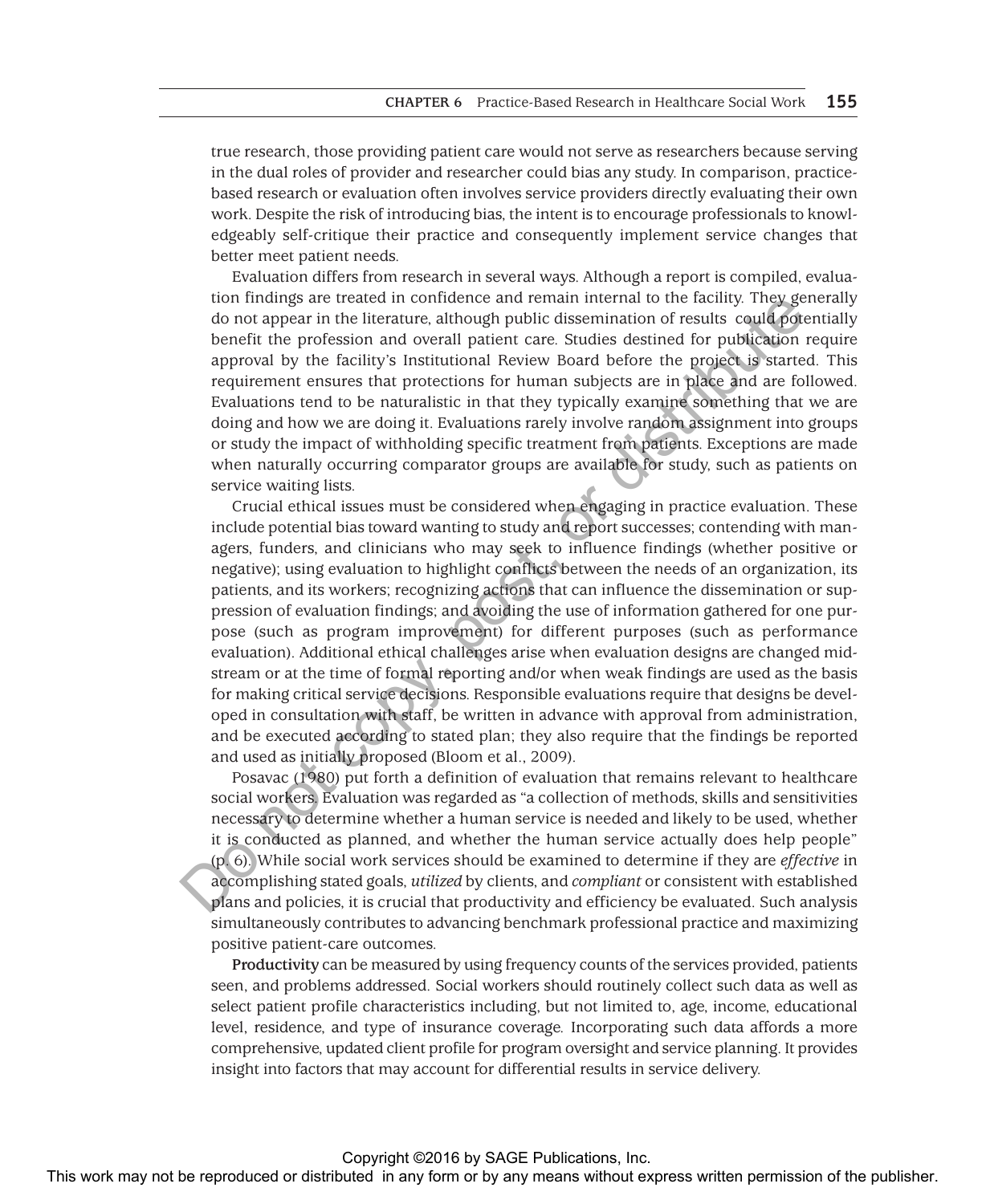**Efficiency** is related to the amount of time required to render a unit of service and/or the cost of delivering that service. While always an important dimension, determining efficiency in service delivery becomes particularly important when resources are limited. To maximize the use of valuable resources (e.g., staff, equipment, physical plants, etc.), we must responsibly ensure that services are offered in the most efficient and cost-effective manner. One methodology for calculating efficiency utilizes time studies in which staff document the length of time necessary to perform select activities, such as assessments, counseling, family meetings, referrals, nursing home placements, and so on. An average is calculated and is used for projecting the time required to provide a planned service with an assumed number of staff and clients. Studies are typically performed for a specified period of time (e.g., day, week, month, or year) and then are repeated as warranted when workloads or other operational changes occur.

Studies that involve assessing the results of interventions measure effectiveness. Immediate results are often labeled outputs, while long term results are called outcomes. For example, passing a class is an immediate outcome of an educational activity. Using the material learned in class with clients is an outcome.

To illustrate the use of a time study, let's assume that the average initial psychosocial assessment by a social worker in a healthcare system takes 40 minutes. Three years later, as a result of an increase in patient turnover and decrease in patient length of stay (LOS), the social work department was found to have intervened with approximately 20% more patients without a staffing increase. How was it possible to have decreased assessment times by such an amount? While one can argue whether or not this change represents a service improvement, the data were presented to hospital administration as evidence that social work had responsibly self-adjusted its operations to contend with the challenging increase in patient admissions and reduced LOS times experienced by the healthcare system. The following general framework can be used for evaluation of patient-care services: Constraints are the restributed or the publisher of the reproduced or distributed in any form or by any means the publisher of the publisher or the publisher of the publisher of the publisher of the publisher of the publi

- • **Productivity:** What services do we provide and how much are we providing?
- • **Efficiency:** How much does it cost in dollars and/or time to provide services?
- Utilization: Who needs and receive our services?
- **Compliance:** Are we doing what we are supposed to do?
- **Effectiveness:** Does what we do make a difference? Do we achieve desired outcomes?

*Table 6.1* provides a basic template for recording social work productivity measures. The patient name and admitting diagnoses are entered, and a key is developed for listing problems, delivered services, and the outcomes associated with social work intervention. Problem lists identify contributing factors such as inadequate home support, substance abuse, inadequate health insurance, and inadequate income. Social work services provided in healthcare settings typically include high-risk screening, psychosocial assessments, patient/family education, counseling, and continuity-of-care (or discharge) planning. The referral list of other facility and community professionals is tracked as evidence of perceived/actual patient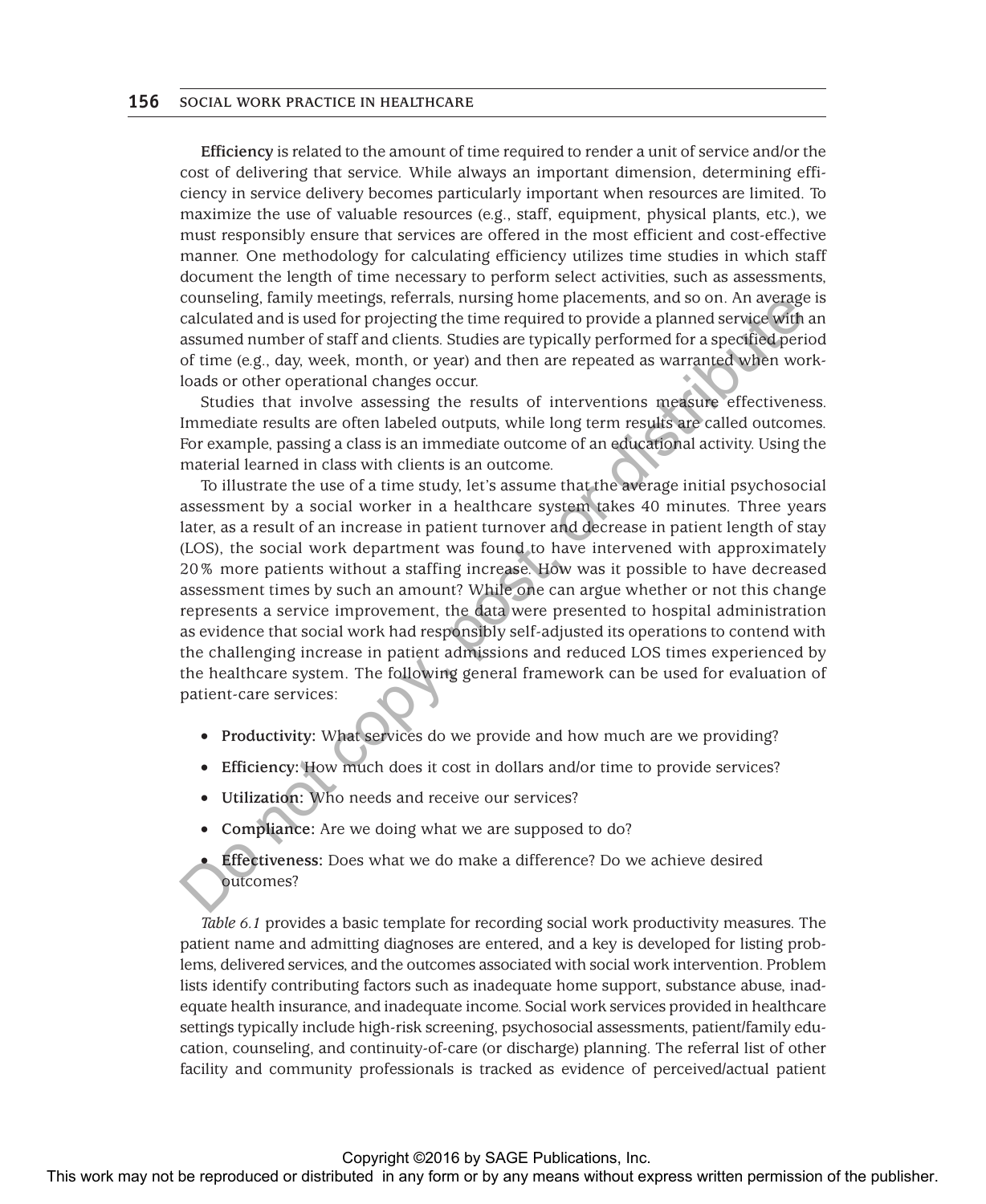| Table 6.1 |  | Service Provision Record |  |
|-----------|--|--------------------------|--|
|-----------|--|--------------------------|--|

| Patient<br>Name | <b>Diagnosis</b> | <b>Identified</b><br><b>Problems</b> | <b>Services</b><br>Provided | Referral<br>initiated to: | <b>Intervention</b><br><b>Outcome</b> |
|-----------------|------------------|--------------------------------------|-----------------------------|---------------------------|---------------------------------------|
|                 |                  |                                      |                             |                           |                                       |
|                 |                  |                                      |                             |                           |                                       |
|                 |                  |                                      |                             |                           |                                       |
|                 |                  |                                      |                             |                           |                                       |

*Source:* Authors.

needs. Listed outcomes can include whether problems were resolved and/or the discharge target of the patient (e.g., own home, nursing home, home healthcare, assisted-living facility, etc.). If a time series study is conducted, time per service category can be calculated and productivity can then be deduced. Other categories can be added, such as referral sources (how patients came to the attention of social work), type of health insurance, and patient admission and discharge dates.

Systematic, ongoing collection of data about delivered services is crucial, whether by an individual professional or organized operational unit like a department. Such statistics reflect the efficiency and effectiveness of the service contribution, thereby addressing the relative worth of the professional operation. On a micro-level, they allow for determination of individual staff performance, whereas on a macro-level, aggregated performance statistics can influence decisions to shift unit staffing on the basis of changes in patient volumes and needs or to concretely support the need for additional staff. This work may not be repressed or distributed in any form or by any means with permission of the publisher and the publisher and the publisher and the publisher and the publisher and the publisher and the publisher and th

An example of an actual inpatient social work statistical data collection form is found in *Appendix D*.This form, utilized at a large academic tertiary medical system, focuses on the most significant factors in assessing the "value-added" contribution of social work to overall patient care:

What services were rendered?

Were the services efficiently delivered (was service promptly initiated and then executed)?

- Were the intended service goals accomplished?
- Were there barriers that deterred efficient, effective service delivery and what were the implications of these barriers?
- What was the complexity (or "acuity") of the service need?
- Who had responsibility for the satisfactory delivery of each afforded service?
- What was the ultimate patient outcome; i.e., what happened to the patient?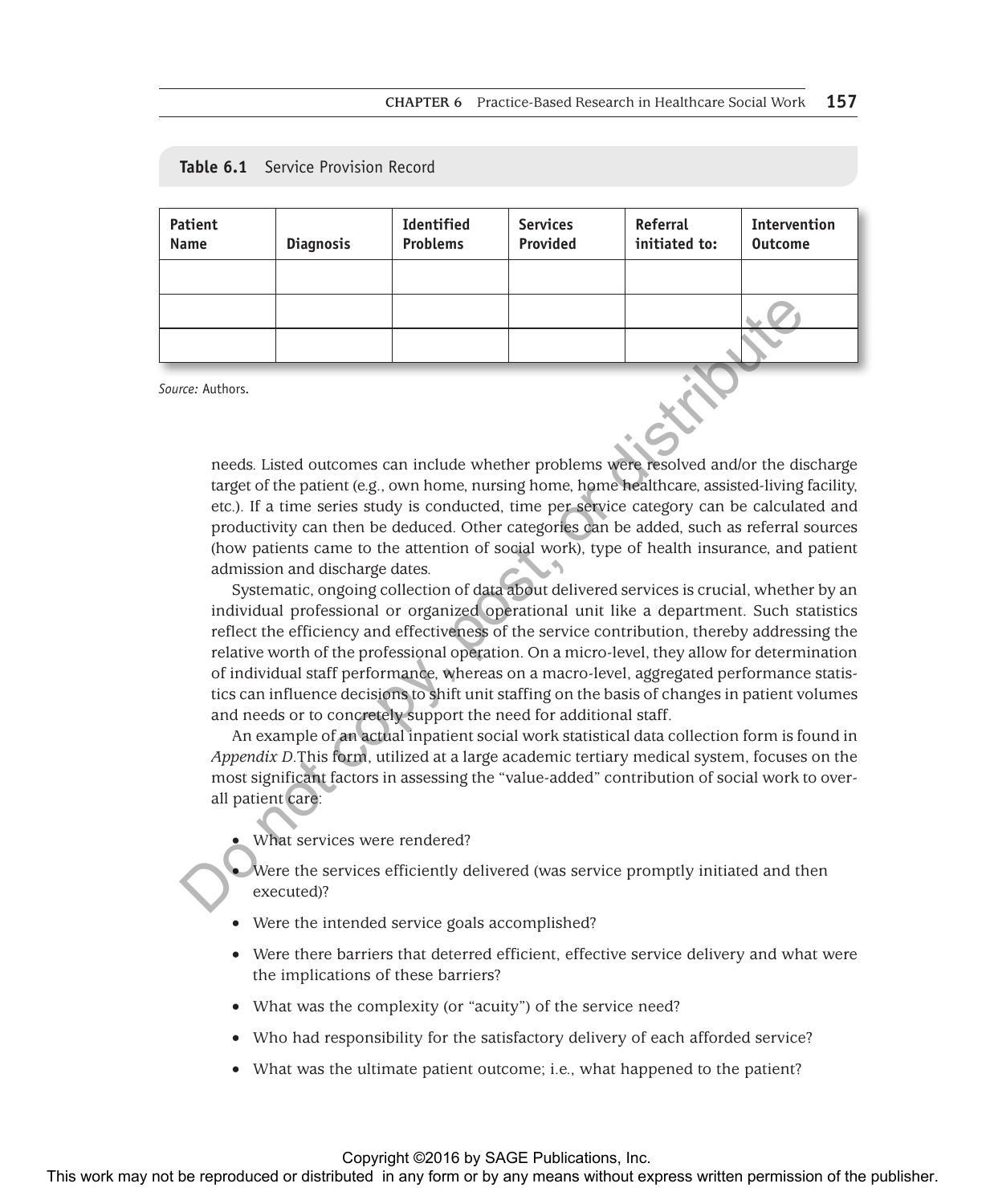Several crucial features are integrated into this form. *First*, by collecting the dates of the high-risk screening along with the patient's admission date, an analyst is able to determine the *rapidity* of problem identification. An accompanying analysis of medical-record charting would then allow assessment of both the prompt initiation of service following identification of the problem and the extent of necessary involvement (one potential measure of service *intensity and/or competence*). *Second*, not only are the specific services listed but, by obligating the social worker to indicate the extent to which he or she satisfactorily provided that service ("goal accomplishment"), there is a measure of at least *staff-perceived* effectiveness. *Third*, by noting systemic (hospital), community, patient, and/or family barriers to service, insight is provided into possibilities for addressing such issues in future circumstances while also emphasizing social work's role in *solving* rather than contributing to service-delivery problems. The *fourth* feature, noted at the bottom of the form, is a recording of the patient acuity level.

This department used four specifically designated levels of increasing problem complexity (acuity) based on the numbers and nature of presenting medical and psychosocial issues. Provision for form completion by multiple social workers reflects the prevalence of patient intra-hospital unit transfers (e.g., emergency department admission with transfer to intensive care and subsequent transfer to a medical or "step-down" unit). With the form being provided to subsequent social workers who receive the patient on transfer, the initial (opening) social worker formally conveys what was done with the patient to that point. When those social workers complete and submit the form, there is then one complete statement of all presenting issues and what was attempted and accomplished with that patient. This information was utilized in supervision as one means of assessing staff intervention as well as generating recommendations for needed process change.

One potential drawback of evaluations is that the process can become political, with staff and administrators reluctant to embark on studies that would reveal service shortcomings or highlight issues with negative repercussions. Examining the impact of service reductions, for example, could prove to be a painful process for individual practitioners or professions potentially negatively impacted by the study findings. It is important to remember, however, that any self-study by practitioners or professions, even if addressing contentious issues, still places them in the *proactive* position of identifying key patient-care issues and initiating their own recommendations or remedies. Reflecting responsible action, it is far more advantageous than passive reliance on *others* to assess the extent of a problem, its contributing factors, and what potential solutions or alternative future courses of action are most viable or appropriate. This may not be reproduced or distributed or distributed or distributed in any means when the reproduced or distributed in any form or by any means with the publisher or the publisher in any means with the publisher or by

# **BEST PRACTICE IN EVALUATION DESIGN**

Evaluation strategies should be empowering. They should be simply constructed, accomplishable in their execution, and capable of producing meaningful results. If evaluation becomes an overly complex or irrelevant process, staff will resent the additional work and may subvert or otherwise negate the legitimacy of any findings and recommendations. Evaluation plans, like a research study, should be prepared as a proposal or protocol, with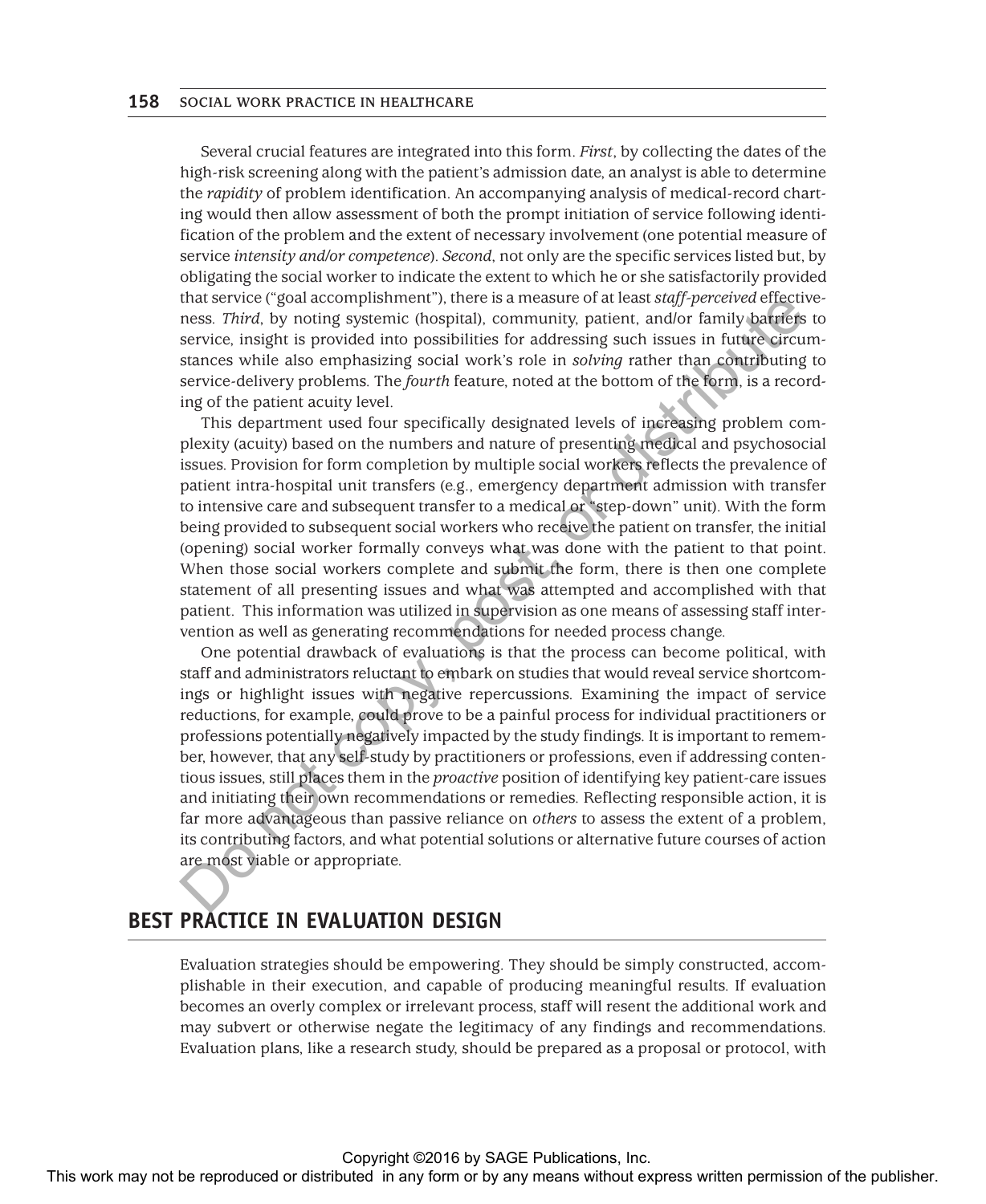the purpose of the study and its steps being clearly stated. Supervisory input should be sought, followed by approval from an appropriate facility committee or administrator(s). The design should minimize intrusions on patients and families who are directly involved in the study. Only pertinent questions should be used, and efforts must be made to protect the confidentiality of both the data and the participants. If there is a prospect that the study findings will be published or otherwise made available to outside audiences, consultation regarding the dissemination of the study and its findings should be sought from the healthcare facility's Institutional Review Board, Human Subjects Protection Committee, or equivalent body within the larger organization.

There are seven steps in the **evaluation process**: *designing, planning, implementing, data analysis and interpretation, reporting, data utilization***,** and *follow-up*. The *design phase* determines the purpose of the evaluation as well as its scope, target, and questions. The methodology for the evaluation is identified along with the type of data that will be collected and the sampling techniques. Data-collection instruments unique to the study may be designed, or, alternately, standardized instruments may be employed because of their proven track records and the desire to avoid additional time in preparing new instruments. *Planning* calls for establishing realistic timelines for data collection, methodologies, and interpretation. The need for any resources must be outlined. The study proposal must be clearly written and presented with regard to the manner in which data will be used to evaluate and improve patient-care services.

In the *implementation phase*, data are gathered, coded, and entered. The data are then analyzed, and the results are summarized and interpreted. In the *reporting phase*, an initial report is prepared and then is shared with all key stakeholders for their review and response. Incorporating stakeholder recommendations in the final study report enhances both the prospect of a more comprehensive assessment of the problem(s) as well as inclusion of all potentially viable corrective actions. Of particular importance, such collaboration furthers the prospect for subsequent "buy-in" to any future service changes by affected parties in the organization. The *utilization phase* takes the proposed recommendations and integrates them into operations by changing policies, practices, and services. Steps for further evaluation are identified, including assessment of any operational changes that will be initiated as a result of the study.

The term **evaluation target** refers to the focus of an evaluation. We can study an individual patient, a caseload, a service or program, the facility as a whole, a community, or specific policies. The strategies presented here are generally appropriate for most evaluation problems, although they may have to be modified depending on the intended evaluation target. When we begin an evaluation project, we ask *evaluation questions***,** which are formulated like the questions in a research study. The wording of evaluation questions is exceedingly important. Questions that are ambiguous, leading, or misunderstood will invalidate the evaluation by generating responses that are inappropriate and irrelevant. Questions should be posed broadly enough to yield complex findings but narrow enough to focus the study. Examples of suitable evaluation questions include "How well are we doing at providing this particular service?", **"**Are we doing what we set out to do?", **"**What do patients need?", **"**Are they getting what they need?", **"**Are we reaching our goals or benchmark?", and **"**What is achieved as a result of providing specific services?" EX may not be reproduced or any computation or the publisher and the reproduced or distributed in any form or by any means with the computed or the publisher of the publisher of the publisher of the publisher of the conten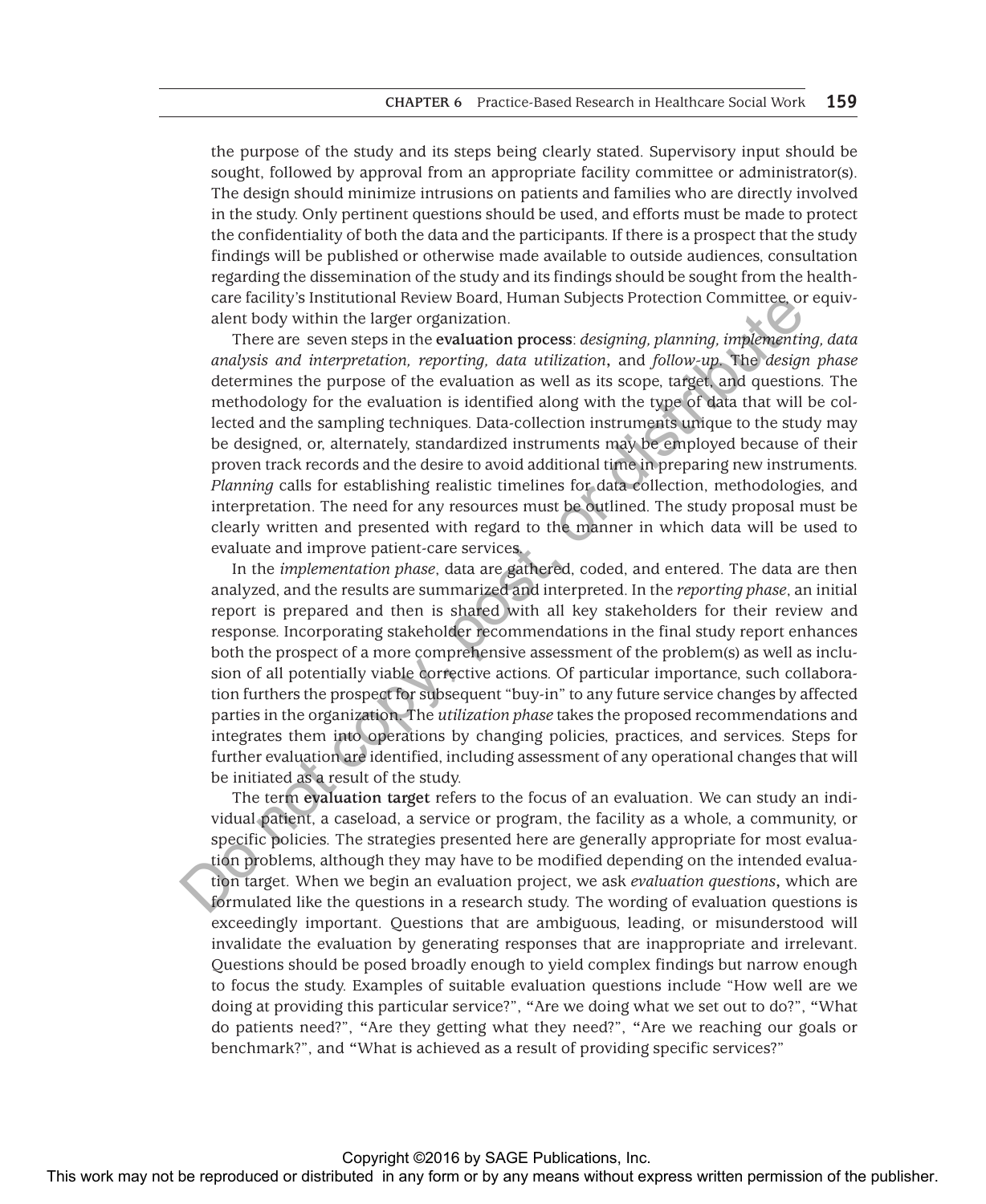After deciding what we need to evaluate, the next step is to determine how we will get the answers to our questions. This determination in turn impacts the design of the evaluation. We can gather quantitative data, qualitative data, or both. Evaluation designs must be spelled out in terms of the type of data that will be collected, how the data will be collected, and how the data will be analyzed. The sample must be identified in terms of who will be questioned and why they were selected for study. We can sample patients, family members, other members of the healthcare team, and members in the community (such as referral agencies). Often, convenience samples are used to expedite data collection. An example of such a sample would be the surveying of every patient on our caseload for a given period of time. We do need to make sure that our sample is representative, meaning that our sampled population is the one that is most relevant for responding to our questions, and that we have sampled enough of our population that we can reasonably generalize or apply our findings to others outside of our sample. If we cannot generalize, the applicability and usefulness of our study will be limited to only those we sampled.

Sometimes it is not necessary to ask questions of patients directly. Instead, we can elect to review patient medical records or computer files and seek answers there. This method is called **data mining**, or conducting a **retrospective audit**. This process entails obtaining data about a service *after it has been rendered*, as opposed to engaging in a **concurrent monitor** to collect information from recipients of a service *while it is still being provided*. A retrospective audit is exemplified by a review of 200 randomly selected medical records that was performed for the purpose of determining if there were adverse outcomes among high-risk hospitalized patients who *had not* received social work services. For purposes of the audit, "high-risk patients" were defined as those aged 75 years or more, who lived alone, were uninsured or under-insured, and who were experiencing three or more chronic illnesses. The medical records department randomly selected patients' medical records based on the desired sample criteria provided. Upon review, 30% of the sampled inpatients were found more likely to be readmitted to the hospital within 90 days after discharge if they did *not* see a social worker for discharge-planning services. The medical records were also reviewed to determine compliance with protocol and policies, such as the standard that patient assessments be completed within a specified period of time following referral to the social worker. The representative sample size meant that the study findings could be generalized to that hospital inpatient population and those of similar hospitals. spectras) total control the reproduced or distributed in any form or by any form or the reproduced or distributed in any the reproduced in any means with the reproduced in any form or the publisher. The means we computed i

The finding that nearly a third of inpatients who did not receive social work were readmitted is significant both from the standpoint of unmet patient-care needs and from the standpoint of the negative financial impacts to patients and institutions experiencing potentially avoidable and costly re-hospitalizations. This finding revealed a particularly meaningful value added contribution by social work not only in promoting patients' safe, expedient recovery (a quality-of-life issue) but also in minimizing unnecessary healthcare expenditures to patients and the prospect of incurred losses arising from nonreimbursed care to provider facilities and involved professionals. Such a dual-focus undeniably underscored the systemic importance of maintaining sufficient social work resources and promoting their timely introduction upon patient admission.

When we involve patients, family members, or other involved parties in completing surveys or focus groups, **informed consent** must be obtained. Informed consent simply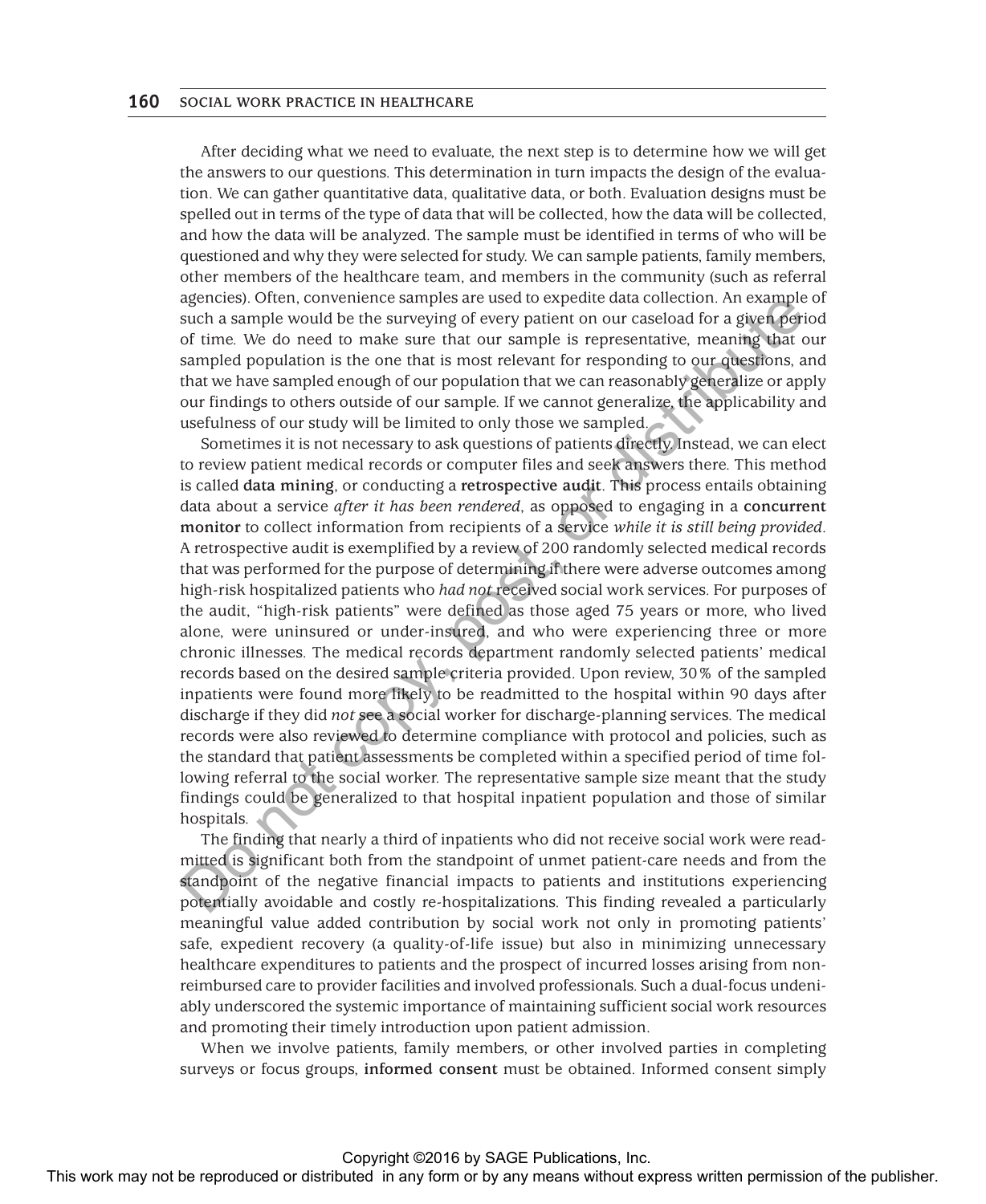means that those who would be questioned agree to participate on the basis of their understanding of the study, their role, and how the information will or will not be used. The voluntary nature of participation must be stressed, with an assurance that there will be no penalties for refusing or withdrawing. A survey introductory paragraph can address such issues by providing the following information:

- The purpose of the study
- Basic participant instructions and information (such as time required)
- Any potential risks and benefits
- How confidentiality will be assured
- How data will be handled
- How results will be used and shared
- The voluntary nature of the study, with no penalties for opting out of all or part of the study

# **Formative and Summative Evaluations**

Two overarching strategies are available to evaluate practice. In a **formative evaluation,** concurrent monitoring collects data *during the time of service* that is used to measure how a service is being delivered and received. The advantage of this strategy is that the identification and remedying of existing service problems can immediately benefit the patient and family. The intent is to determine how a program or service is currently operating, the extent to which it is reaching the appropriate target population, whether or not the service is being implemented as designed, and whether or not resources are appropriate to deliver the service (Rossi & Freeman, 1993).

To illustrate the use of a formative evaluation, we could ask patients and families currently receiving hospice care if they perceive that they are receiving adequate support from their social worker during the dying process, if their questions are being adequately answered in a timely manner, and if they perceive that their wishes are being respected. We can then intervene to modify a patient's treatment plan or our approach on the basis of the responses to our questions. While we frequently engage in such questioning, systematically collecting respondent data allows us to incorporate this information as part of a formative practice-evaluation strategy.

When counseling patients and families, we may use a task or goal-attainment scaling to measure progress. Patients would periodically be asked to rate their progress on achieving goals by using a scale with a range of positive and negative values or numbers. A score of 0 would indicate that the patient had not made progress toward a goal, whereas a positive score would indicate progress and a negative score would mean the patient had fallen behind in reaching his or her goal. When we integrate this kind of simple tool into our practice and track progress from week to week, the social worker and the patient openly discuss the results of treatment and make ongoing adjustments to the intervention plan and approach as indicated. **The matrix may not be reproduced or the reproduced or the reproduced or the reproduced or the statistical in any form or the statistical in any form or by any means with the behavior of the statistical in any form or the**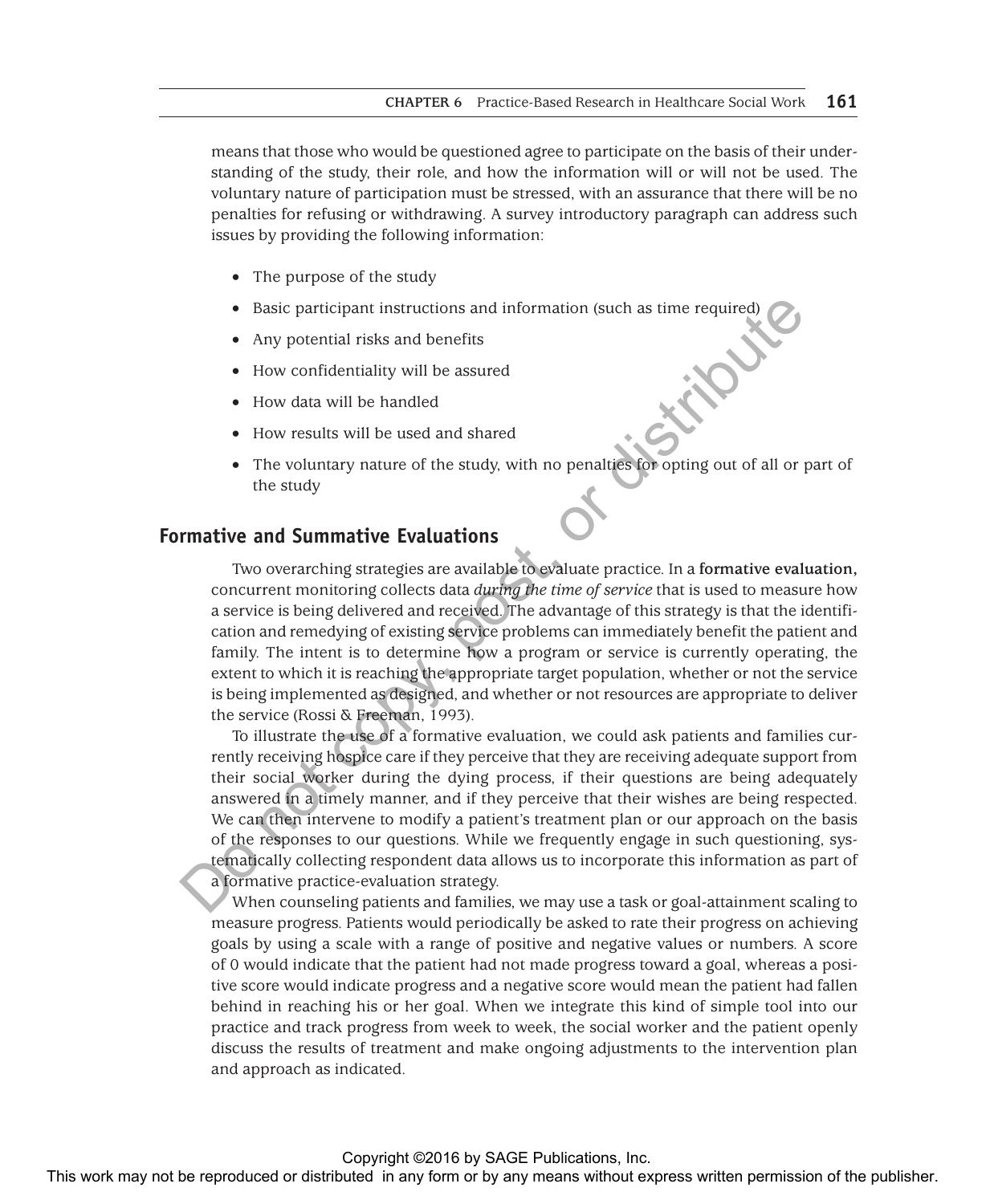The other type of general evaluation approach is called **summative evaluation** because it is done at the conclusion of services. The word "sum" means the total or the act of totaling. Summative evaluations may be conducted when a patient is being discharged and is asked to complete a patient-satisfaction survey or when patients attend a group and complete an evaluation at the end of the session(s). There are four levels to consider in summative evaluation. A *Level-I evaluation* asks patients to report their overall satisfaction with, or appreciation of, a service. An illustrative Level-I question is "To what extent did you enjoy the program?" *Level-II evaluation* questions are more specific and ask patients to subjectively report on whether they learned something from an experience or service. An example of a Level-II question response might be "As a result of this program, I learned how to use the food pyramid to plan meals." A *Level-III evaluation* occurs when patients are objectively tested on their knowledge after an intervention. When you take a final examination in a course, your instructor is using a Level-III evaluation to determine what you learned from the course. Level-I, II, and III evaluations are also called one-group, post-test only designs (Kirst-Ashman & Hull, 2009). If your instructor pre-tested you in the first class period and then repeated that test at the end of the course, he or she was using a *Level-IV* evaluation. As a Level IV evaluation requires a pre-test and post-test design to measure changes as a result of the intervention, it is also referred to as a *pre-test/post-test design* (Kirst-Ashman & Hull, 2009). Frequent *Cary* and monotonic are not specified to the reproduced or distributed in any form or be reproduced or distributed in any form or be reproduced or distributed in any form of  $\frac{1}{2}$  and  $\frac{1}{2}$  any means



### Patient Evaluation

As a pediatric social worker, Carly was concerned about the number of her patients who were obese. The unit recently initiated a peer-support group for obese children and teens in addition to a weight-loss and exercise program. Unfortunately, interventions remained unavailable for the parents. Carly reviewed the research and learned that parental involvement is a key component to all successful childhood obesity intervention programs. Working with the unit interdisciplinary team, Carly developed a psychoeducational support group for parents of teens in the weight-loss program. A primary care physician interested in health promotion and disease prevention was invited to consult with the group.

The team identified a variety of topics that parents would benefit from knowing and understanding about childhood obesity. These topics included health risks and obesity, the role of genetics in obesity, developmentally appropriate nutrition, creative options to promote activity and exercise, emotions and food, and behavioral management strategies for children participating in weight-loss programs. For each of topics, the team created three multiple-choice questions from material covered in class. The parents were tested on the first and last nights of class, and the difference between the test scores was computed. Items were then analyzed to determine if there were gaps in covered material. The curriculum was then revised to provide additional content in areas reported by parents as problematic.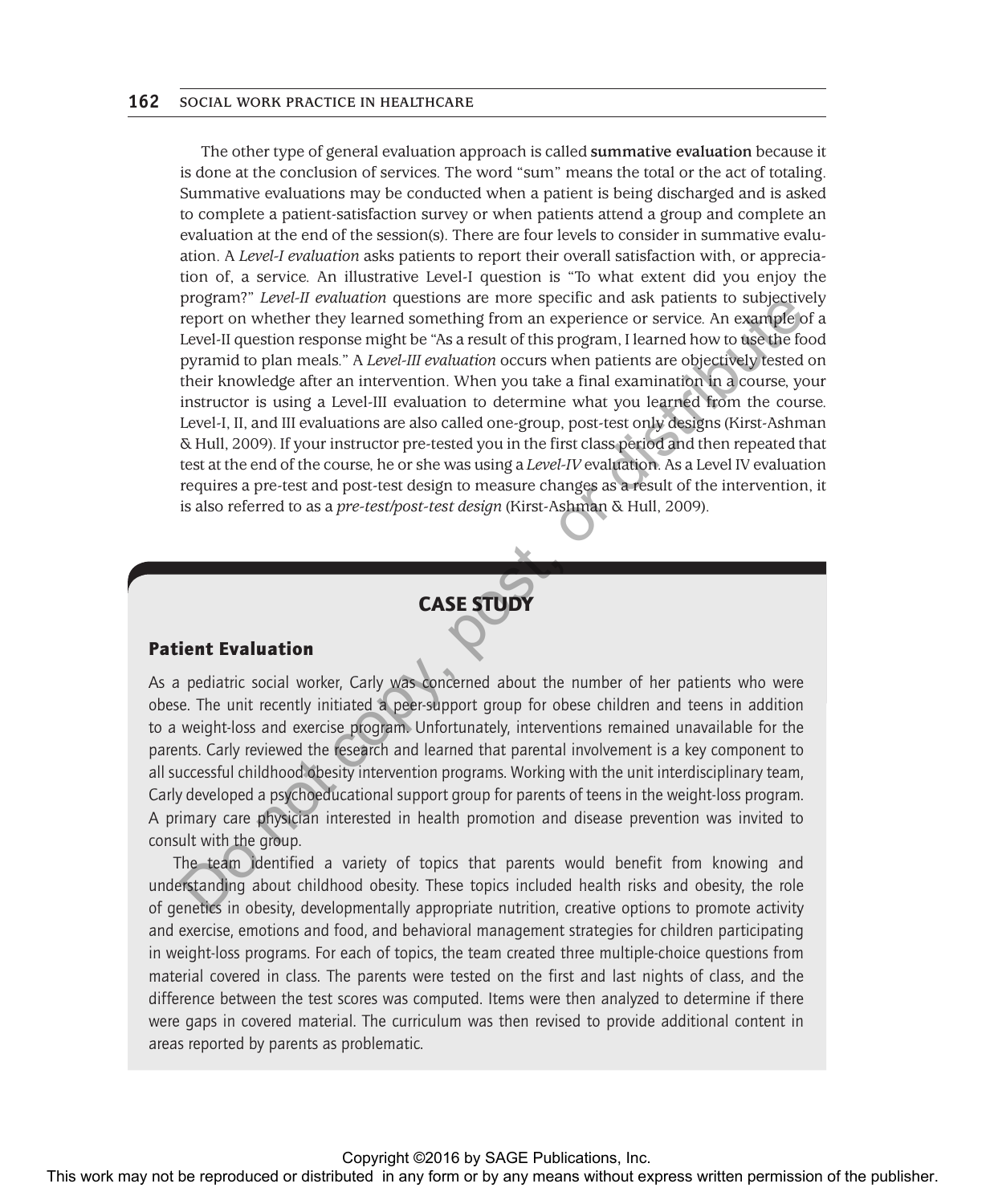#### What kind of evaluation is this?

After reviewing the data, Carly wondered if the participants enjoyed being in the group, felt supported, and thought their time was well spent. She designed a satisfaction survey for the group that was then distributed to group members for completion on the last night of class.

What level is this evaluation?

### **EVALUATION DESIGNS**

Both formative and summative designs can be used to gather quantitative and qualitative data. **Qualitative research designs** typically explore the experiences of small samples of subjects. While the data gathered can be measured numerically and thus quantified, the emphasis in qualitative research is on analyzing the words of respondents in order to understand common themes, beliefs, perceptions, knowledge, or impressions of an issue, service, or problem. In comparison, **quantitative research designs** use larger samples and gather objective, numerical data such as test scores, recidivism, and relapse and drop-out rates to measure relationships between variables or the impact of interventions (Kirst-Ashman & Hull, 2009). Utilizing data from both sources can prove to be beneficial when we summarize quantitative data about patient satisfaction with social work services and then add narrative comments from patients or family members to clarify the manner in which the intervention proved valuable. Focus groups of recipients may also prove valuable in gathering qualitative data about impact and other impressions of rendered or planned services. **THIS WALUATION DESTGRS**<br>
The formulas and anomalise designs can be used to publisher and anomalise subjects while the any distributed in any form or business of the publisher and anomalise designs and anomalise or anomal

To gather data for statistical analysis, we can develop our own unique survey questions or select from a broad array of existing and proven standardized data-collection instruments and surveys. We can also create surveys that combine our questions with those of previously prepared surveys that are available in the public domain. Many physicians, for example, routinely use *the Beck Depression Inventory* to screen patients for depression. Another common instrument, *the Quality of Life Survey*, is used to measure the general emotional and physical well-being of patients. The RAND Foundation makes a number of frequently used survey instruments available on their website at http:// www.rand.org/health/surveys\_tools.html/. Corcoran and Fisher (2007) developed a valuable compendium of frequently used assessment tools for social workers and mental healthcare providers.

When designing your own survey, it is important to ensure that each question is relevant to the study. Survey-response instructions should be provided with an introductory paragraph clearly explaining the study purpose and the voluntary nature of participation. The researchers and bodies sanctioning the study as well as the provisions for confidentiality and protection of the data should be identified. Contact information regarding the study should be provided, and, if the survey is mailed, the return address and requested data submission date should be noted.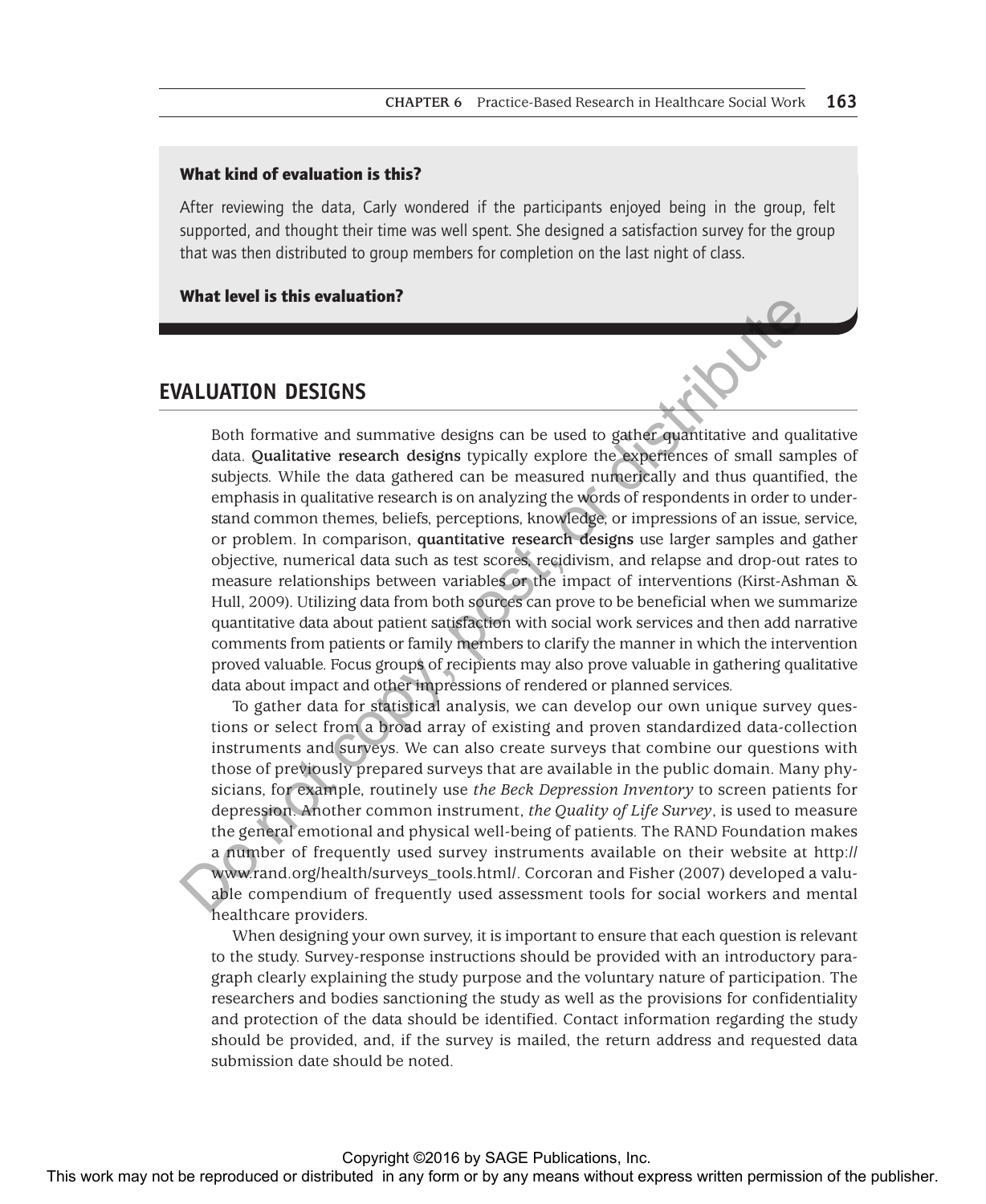Whenever a survey data-collection instrument is being used for the first time, a "pilot" (preliminary) study should be undertaken with a small, separate test group of respondents to ensure that the study instructions and questions are clear. The goal is to create an easily understood instrument that minimizes any misinterpretation of questions. Confusing questions may go unanswered, or respondent answers may not address the intended issue or topic. To avoid introducing potential bias into responses, care should be taken to ensure that questions are neutrally stated in terms that cannot be interpreted as culturally or socially inappropriate.

Questions should only address *one* issue. "Double-barreled" questions that simultaneously address multiple issues are apt to prompt inappropriate, inaccurate, or otherwise unusable responses. An example of a double barreled-question is "Overall, I felt the hospital social worker was knowledgeable and available to me." This item simultaneously asks the respondent about both the social worker's knowledge and availability—two different things that could easily warrant two completely different responses. What if the respondent perceived the social worker as available but not knowledgeable? If the respondent answers "no" or provides a Likert-scale response like "strongly disagree," is that in relation to both the worker's knowledge and ability, just the ability, or just the availability? The answer becomes unclear and therefore unusable.

Two categories of questions can be asked on a survey. *Open-ended questions* allow respondents to choose their own words and length when answering. Because of the infinitely unique array of possible answers, content analysis is required during surveyresponse analysis. In comparison, *closed-ended questions* ask individuals to state their responses on some form of a scale, such as being able to choose among answers that range from "strongly agree" to "strongly disagree" in response to specific statements about an issue. Both open- and closed-ended questions can be utilized on the same survey.

A variety of scales are available to organize study-questionnaire responses. *Anchored scales* assign increasingly large positive or negative numbers to reflect the intensity of response to a question. A value of −5, for example, could be assigned to show that respondents "Strongly Disagree" with a statement, whereas a value of +5 would denote that respondents "Strongly Agree" with the statement. By providing a continuum, respondents are afforded the opportunity to more accurately convey their individual reactions to a statement. "On a scale of 1 to 10, with 1 being the lowest score and 10 being the highest, how would you rate your experience?" is an example of *continuum scaling*. To ensure enough variation for statistical data analysis (e.g., mean, median, mode, standard deviation), provide at least five and up to seven possible response options, or data points. Scales should be evenly balanced with the same number of negative and positive responses. Scales may provide respondents with a "neutral point" ("neither agree nor disagree") or with a "not applicable (n/a)" option. There are pros and cons to providing respondents the option of being "neutral" in their answer. If a neutral point is not provided, the scale is considered to be a *"forced-choice scale"* as respondents are forced to indicate a positive or negative answer. One advantage of selecting a forced-choice scale is that it compensates for *"regression to the mean,"* or the tendency of respondents to select a midpoint in answering questions in order to avoid taking an extreme position. The mean of the repression or the rest constrained in any form or by any means with response to the response Amendentian in denote he responses with the publisher in the publisher. Shown that the publisher is the publishe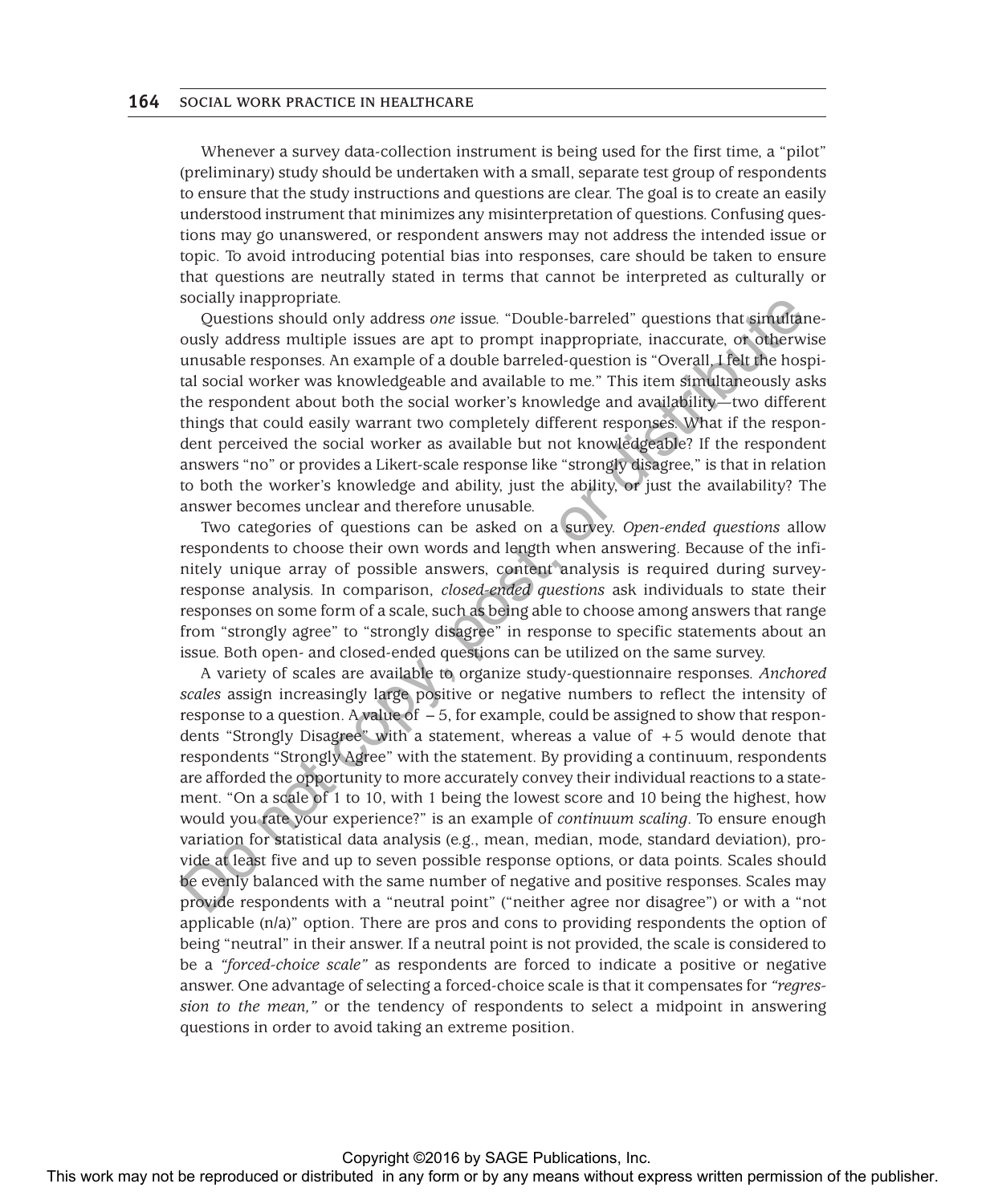The following are examples of *Likert-type scales* that can be considered when creating survey instruments. Note the modifiers at the beginning of the questions that encourage respondents to answer in ways that are generally, rather than absolutely, true or false.

### **1. Rosenberg Self-Esteem Scale**

*Question: How true is this statement? "All in all, I am inclined to feel that I am a failure":*

- Almost always true
- Often true
- Sometimes true
- Seldom true
- Never true

### **2. Post-Workshop Evaluation**

*Question: " Overall, I would rate the material provided in this workshop as . . . ":*

- • Excellent
- • Good
- **Average**
- **Fair**
- • Poor

#### **3. Market Survey**

*Question: "In rating this product, my reaction was to . . . ":*

- • Dislike it completely
- Dislike it somewhat
- Dislike it a little
- Like it a little
- Like it somewhat
- Like it completely

### **4. Performance Assessment**

*Question: "Overall, my supervisor lets employees know what is expected":*

- • Never
- • Seldom
- **Sometimes**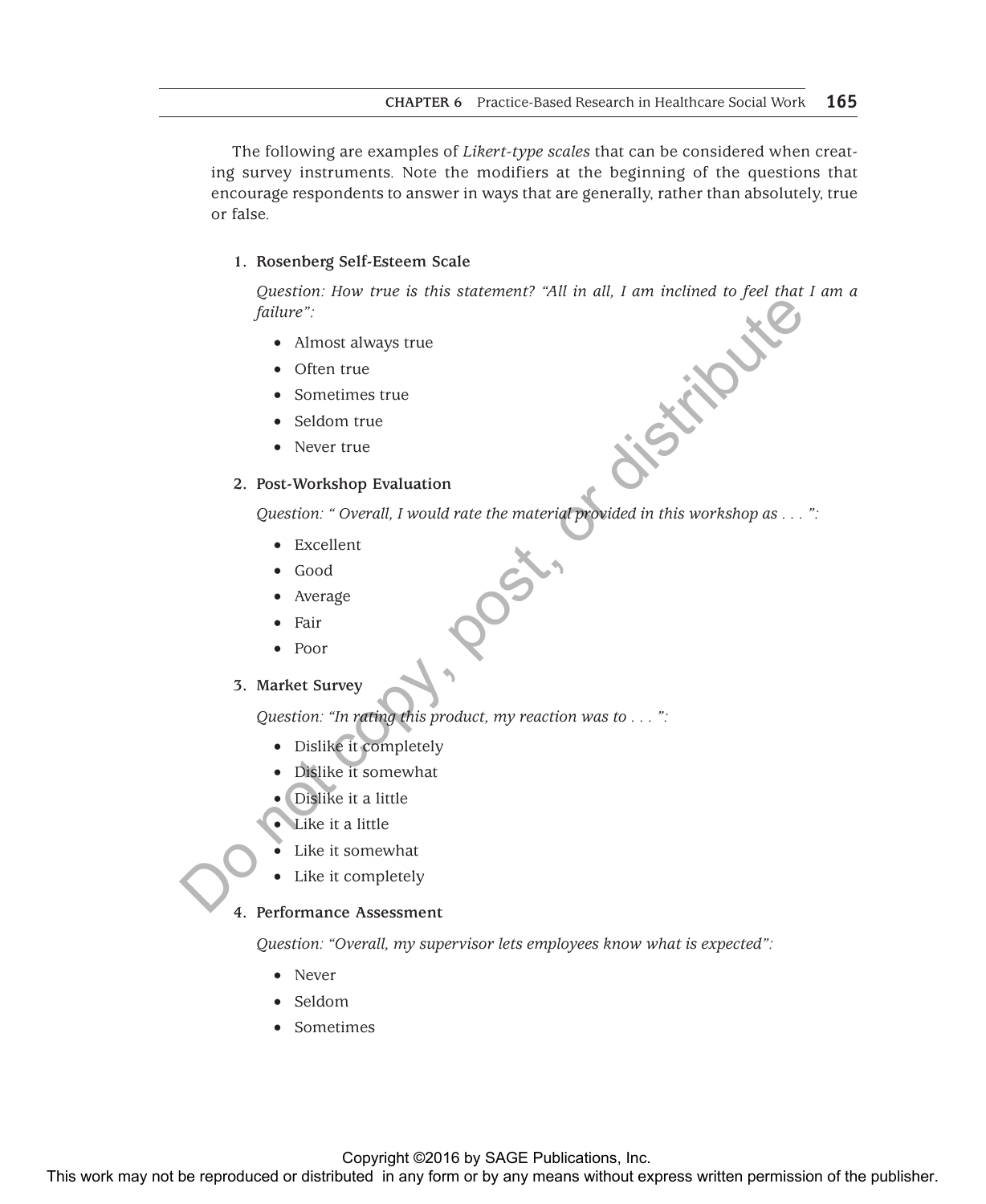- Often
- Always
- **5. Attitude Index**

*Question: To what degree do you agree with this statement . . . "Overall, I think staff morale has improve":*

- Strongly Agree
- • Agree
- Neither Agree nor Disagree
- Strongly Disagree
- • Disagree

### **Single-Subject Designs**

Evaluations may also employ a **single-subject design**. Single-subject designs are casespecific and measure the progress of *one* client or patient over time. The presenting problem, whatever it may be, is measured *before treatment* to establish a *baseline*. The problem is then repeatedly measured and graphed to create a visual representation of changes in the patient's condition or problem over time. The problem behavior is counted or measured along the vertical (or "Y") *axis* (the left hand side of the graph) and the time elapsed on the horizontal ("X") *axis* (the bottom of the graph). Time may be measured in increments of minutes, hours, days, weeks, months, or beyond. Agree:<br>
Simpley Disagree<br>
Simpley Disagree<br>
Simpley Disagree<br>
Simpley Disagree<br>
Simpley Disagree<br>
Simpley Disagree<br>
Simpley Disagree<br>
Simpley Disagree<br>
Simpley Disagree<br>
The representation of the published in any discrepan

The following exercise uses a continuum scale to assess a presenting problem for a single subject. Each week, the patient rates the severity of his or her concerns, with responses recorded on a graph to illustrate progress.

**Exercise:** Creating a Single-Subject Design

#### **Single-Subject Design Exercise**

Directions: Think of problems, issues, needs, etc. that you commonly face in your practice. Select a case that best represents a "typical case scenario" for you. What would the patient/ family describe as their present concerns or stressors? List them below.

- 1. Present concern:
- 2. Using the scale below, how would you rate the severity of their concerns?

|                      |            |  |                      |  | 0 1 2 3 4 5 6 7 8 | q                |  |
|----------------------|------------|--|----------------------|--|-------------------|------------------|--|
|                      | Not severe |  |                      |  |                   | Extremely severe |  |
| $\sim$ $\sim$ $\sim$ |            |  | $\sim$ $\sim$ $\sim$ |  |                   |                  |  |

3. What would constitute adequate coping for this situation?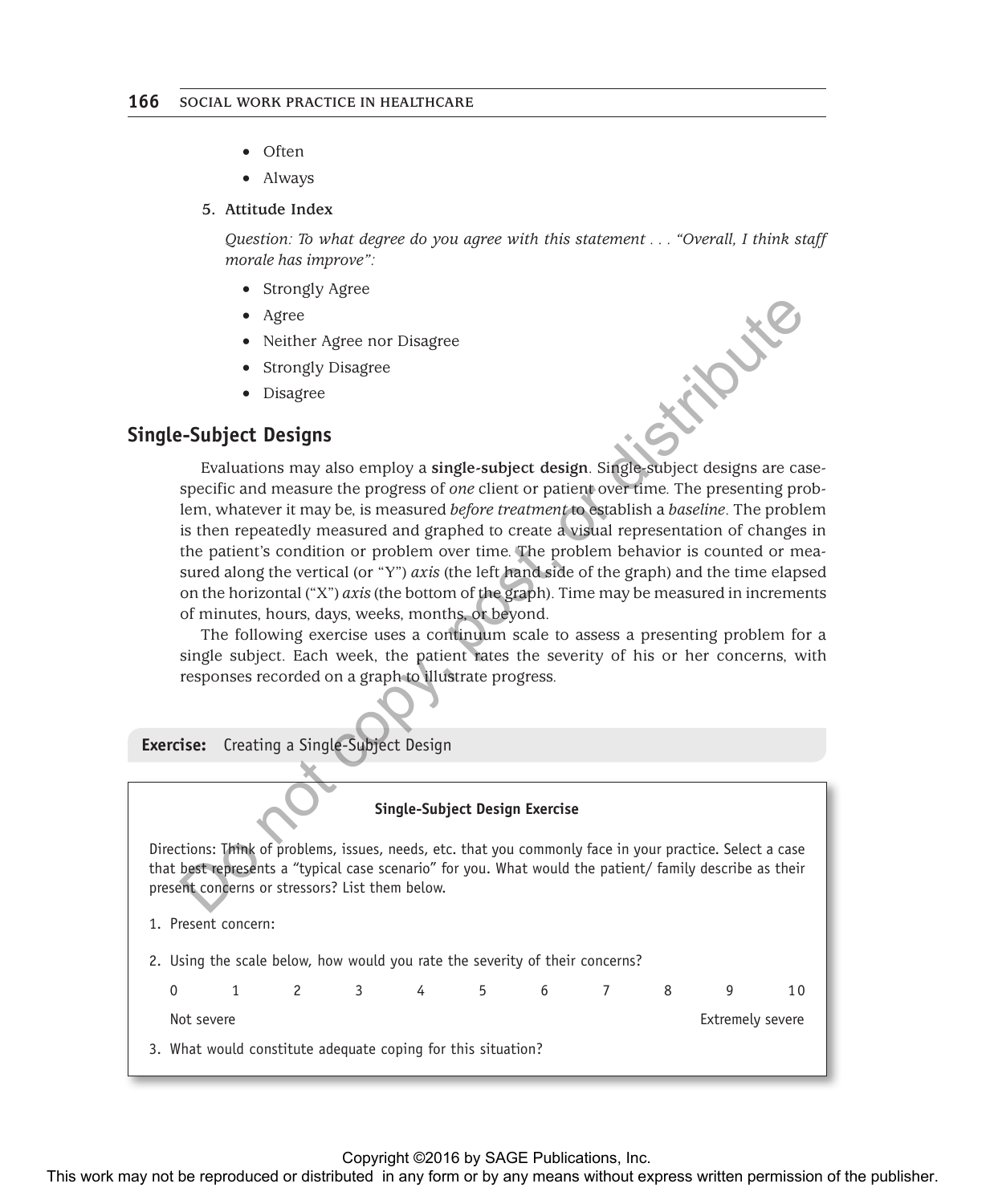

*Source:* Authors.

### **Representative Case Studies**

**Representative case studies** are a form of single-subject design with particular relevance to healthcare social workers. This study type is popular when patient and/or family characteristics and presenting problems are the most commonly seen in a given situation. Often used for training and evaluation purposes, case studies are written as complete narratives with essential variables or characteristics highlighted. The presenting problems are identified, and then initiated interventions are reviewed and the outcomes are discussed. An invitation is generally made for any plausible alternative approaches to such patient-care situations. Illustrating the usefulness of single-subject designs, a young woman with multiple sclerosis is presented as a representative case study in an in-service training program of a hospital social work department. The case is selected because the following issues are involved: financial concerns because the woman can no longer work, relationship issues with her spouse, sexual dysfunction, substance abuse secondary to inadequate pain management, grief and loss issues due to decreased functional ability, and inadequate health insurance coverage for treatment. As these issues are prevalent among many patients experiencing progressive, degenerative neuromuscular diseases, this case became a representative study. The intervention of the social worker was also regarded as representative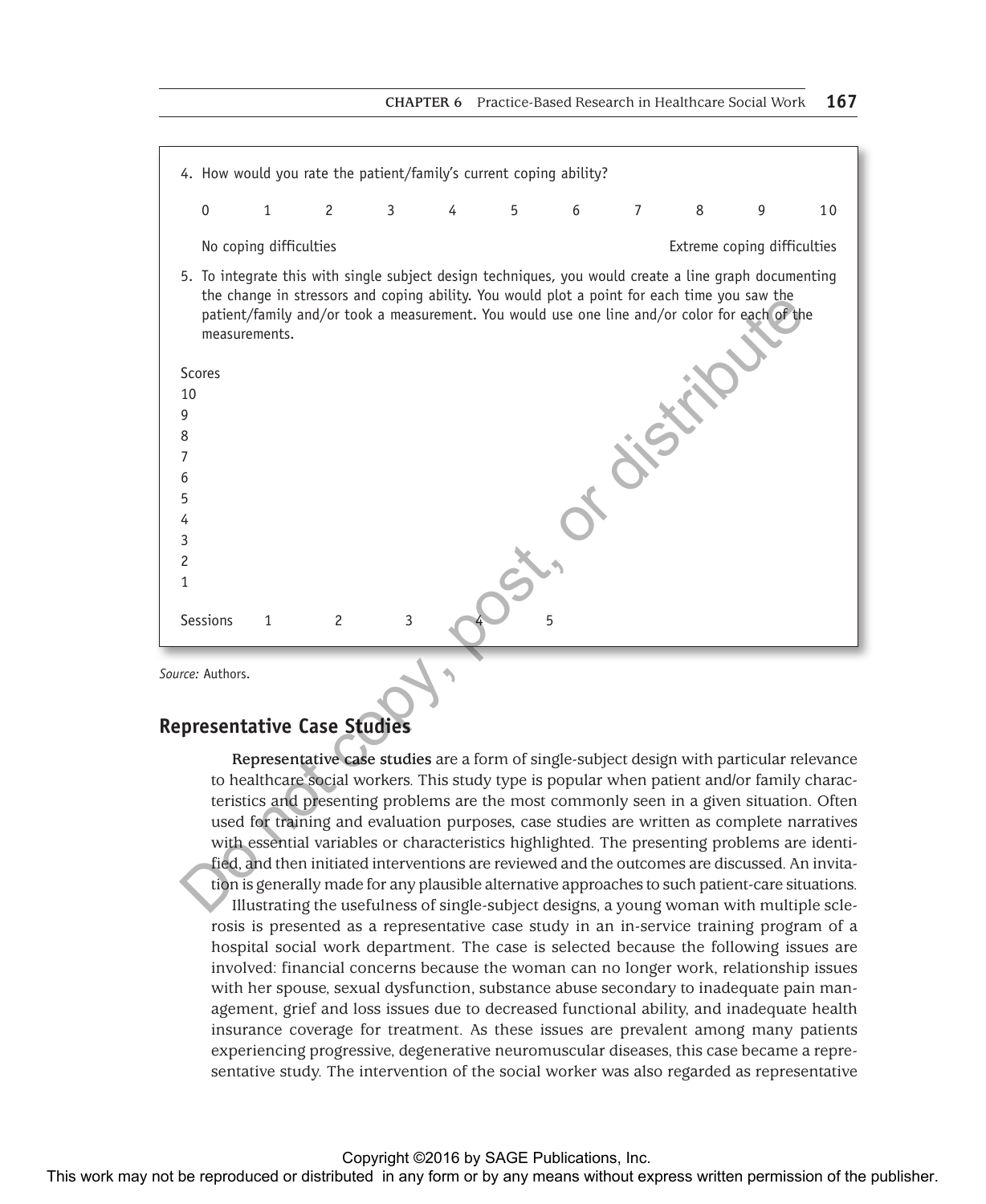of the services and skills used in this kind of practice. The social worker assisted the patient in applying for Social Security Disability, initiated a spend-down and spousal protection of assets as part of the process of applying Medicaid, found a community resource that would donate needed medical equipment and build a needed wheelchair ramp, initiated family and substance-abuse counseling, made a referral to a community mental health agency so that counseling could be continued post-discharge, and requested consultation by appropriate medical specialists to evaluate the patient's sexual dysfunction and pain.

### **Cost-Benefit Analysis**

Generally speaking, social work services in healthcare institutions do not directly generate revenue through fees. Hospital reimbursement for inpatient social work services is characteristically derived from the room rate charge. While insurance may be directly billed in some instances for counseling or crisis intervention, our services more often are viewed as enhancing the quality of patient care and life by addressing psychosocial needs identified during case management, discharge, or continuity-of-care planning. These interventions are potentially significant cost-saving contributions to health systems. Cost savings are achieved when inpatient discharges are not delayed due to inadequate post-hospitalization care plans or when inappropriate readmissions, emergency department use, and/or extended outpatient care result from patient incomprehension of or inability or unwillingness to comply with crucial medical instructions. Of importance, health system savings resulting from reduced patient litigation may also evolve from social work interventions that clarify patient and family understanding of healthcare interventions and options and the implications of treatment compliance. **Cost-Benefit Analysis**<br>
Generally system at the reproduced or the system in the transition or distributed in any form or by any means that the reproduced in any form or by any interesting the results of the publisher or

Cost savings may be difficult to isolate because numerous coexisting factors may interact to affect any potential financial gain. It is relevant to note, however, that beginning with changes in hospital reimbursement during the 1980s, many services, including social work, were eliminated or substantially changed because accounting and design consultants focused only on the "bottom line" financial impacts of any patient-care service. This meant that the service had to demonstrate that it generated revenue, reduced incurred costs, or otherwise afforded some strategic operational gain to the healthcare system. Insufficient evidence of those contributions can be thought to have partially contributed to organizational redesigns that negatively impacted social work. **Cost-benefit studies** represent one important strategy for documenting and analyzing the financial impacts achieved by a service. In a cost-benefit study, the costs of providing a service are compared with the financial benefits that are derived to the system or its users.

To generate a cost-benefit study or analysis, all resources and costs associated with a particular service are examined. These costs include personnel salaries and benefits as well as costs arising from facility space and administrative "overhead transfer" charges, equipment, supplies, and staff education. The amounts of these costs must be determined and then combined to arrive at the total service-delivery cost for a designated time period. At the same time, benefits resulting from providing the service during that specified time period must be identified, and then an analysis of the costs associated with achieving the benefit(s) must be performed. The goal is to demonstrate either that an intervention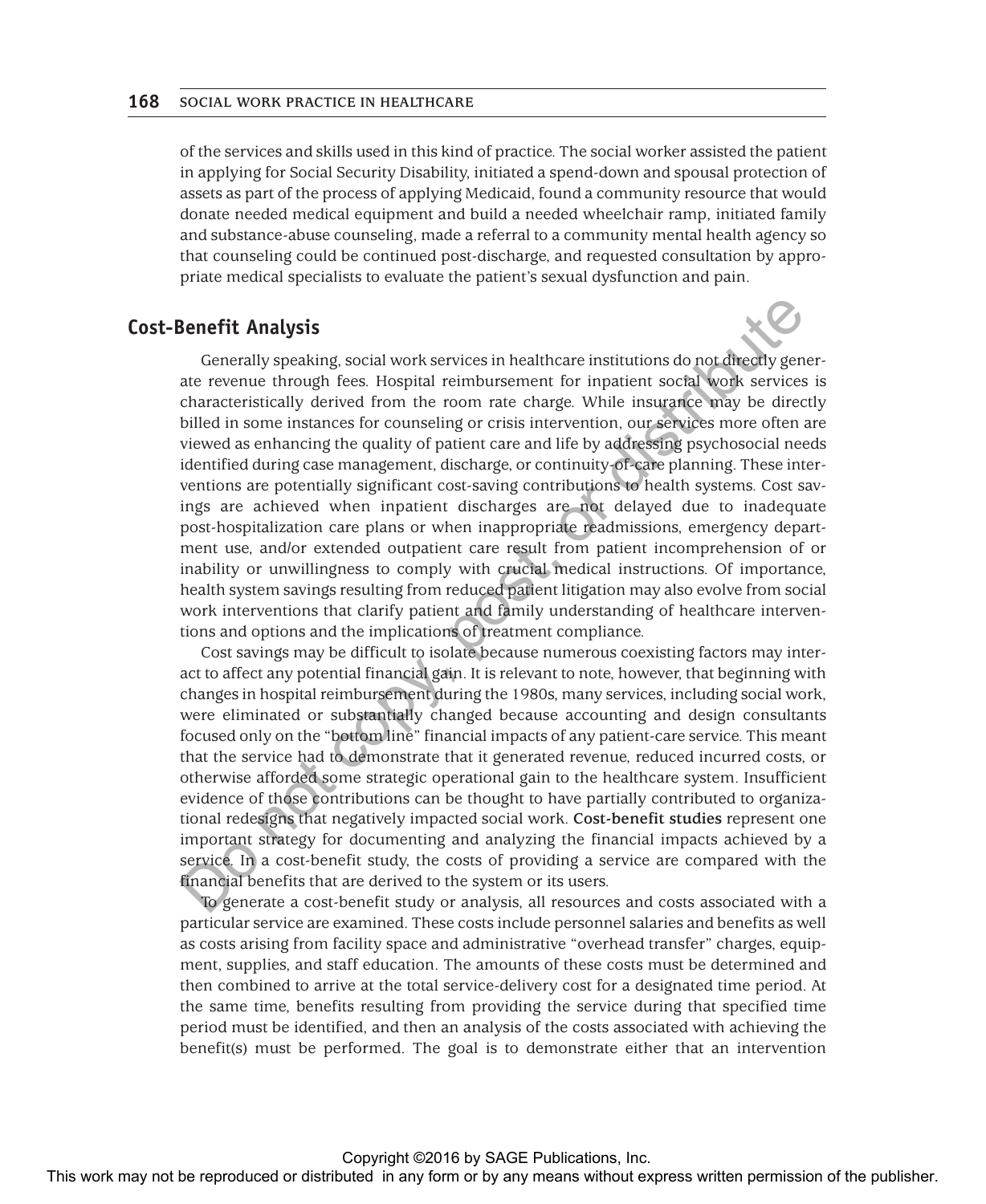brought in revenue exceeding the cost of providing the service (thereby contributing a system profit) or that the system experienced savings that were greater than the costs incurred in delivering the service.

While appearing to be a straightforward process, linking dollar amounts to results achieved by social work may require considerable effort. While we may be able to measure a reduction in patient anxiety as a result of seeing a social worker for discharge planning before the patient goes home, how do we assign an economic value to this benefit? In many situations, doing so is not possible. However, since patients' decreased anxiety contributes to the prospect of them being discharged on time or earlier, we can compute cost savings from not having the expenses associated with a hospital room and associated services (including housekeeping, dietary services, utilities, debt servicing, and any or all involved professional charges). As shown in the case studies below, accurately measuring the financial impacts of any one service or procedure dictates close collaboration with fiscal services.

# CASE STUDY [1]: COST-BENEFIT ANALYSIS

# Unnecessary Emergency Admissions

An example of a cost-benefit study was conducted by one of the authors at a community hospital where unnecessary emergency room admissions were costing the institution \$300,000 in uncompensated care per year. Area physicians were directing their elderly patients and families to the hospital ER for a 3-day admission to qualify them for skilled nursing-home coverage under Medicare. The patients, however, had no legitimate need for skilled nursing-home care, nor had they any medical condition to warrant hospital admission. Rather than being turned away, the patients were held in observation until a social worker could see them to assist with the nursing homeplacement process. This process resulted in the loss of revenue to the health system when Medicare denied coverage for the hospital stay.

To address the problem, the hospital social work director met with the Medical Director and Chief Financial Officer (CFO). A part-time social worker with an MSW was hired with the goal of preventing three unnecessary emergency room hospital stays. The CFO calculated the cost savings derived from reducing unnecessary admissions by determining that each uncompensated hospital day cost the system incurred approximately \$1,000. Based on that figure, if the social worker were able to reduce hospital stays by three days per month, the savings would offset the payroll costs of the social worker and any further reduced hospital stays would represent real operational savings to the hospital. The social worker proved to be an important resource to the hospital by successfully reducing hospitalizations and contributing to overall system savings. This work may not by the representations are the publisher and the publisher and the publisher and the reproduced or distributed in any form or the multipus the publisher and the publisher of the publisher and the publishe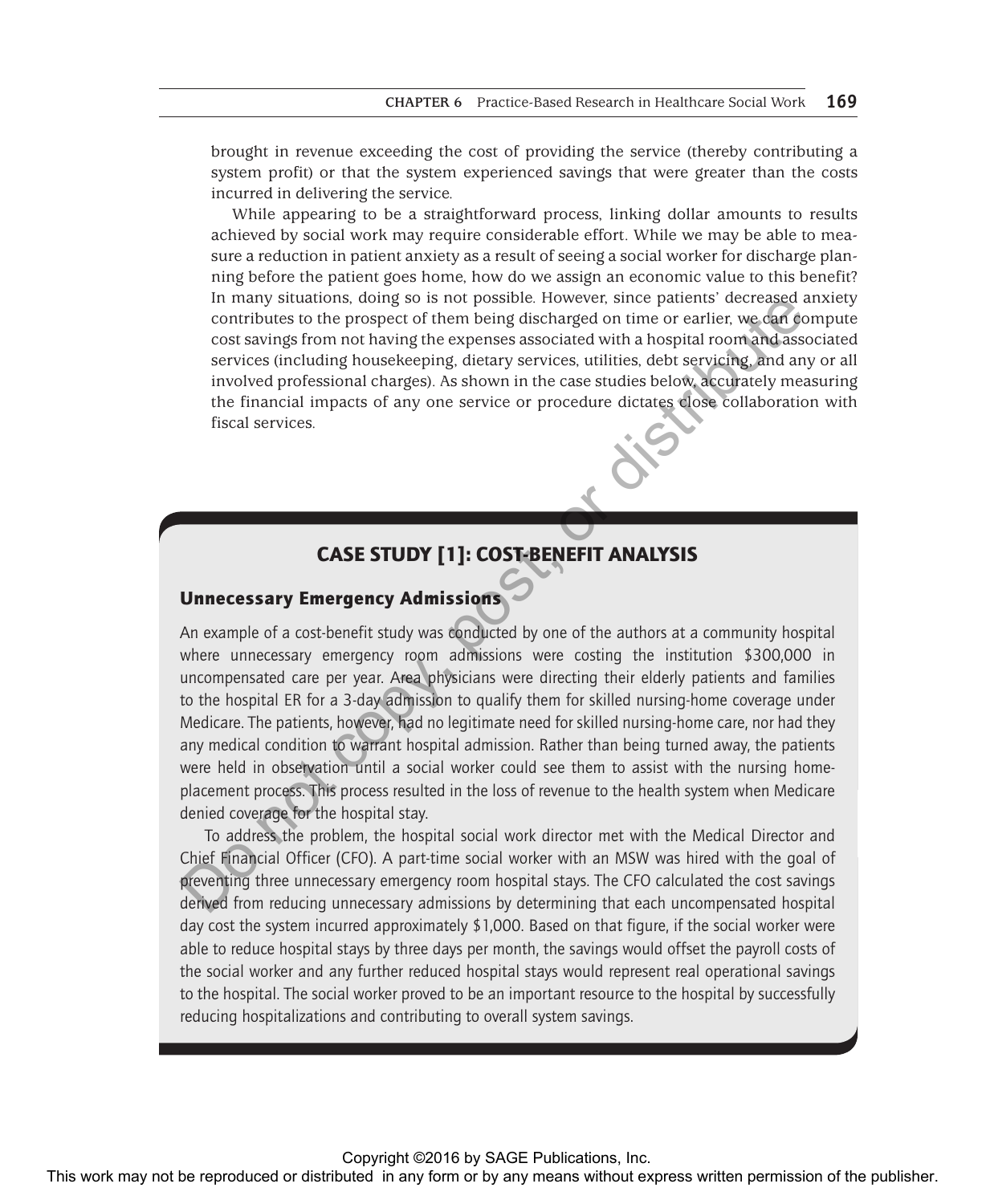# CASE STUDY [2]: COST-BENEFIT ANALYSIS

#### Patient Medicaid Application Intervention

Another cost-benefit study reflecting the significant impact of targeted social work intervention was conducted at a major academic tertiary health system in the Northwest. In this instance, profound amounts of reimbursement were not being realized by the health system when potentially Medicaideligible inpatients were discharged from the hospital with little or no social work contact to assess either their financial status or ability to subsequently follow-up in a timely manner to complete a Medicaid application.

Recognizing the implications to patients and the health system, the social work director approached hospital administration, fiscal services, and state Medicaid program officials with a plan to initiate early social work contact with this patient population for the purpose of establishing eligibility status and actually opening Medicaid cases with hospitalized patients when appropriate. As such permission had never been delegated by the state to a hospital or outside entity, the social work director convinced the Medicaid agency and hospital to initiate a pilot study with the hiring of a full-time staff in the health system social work department. On the specific request of social work, fiscal services then conducted two cost-benefit analyses that produced significant findings. "One revealed that the first 32 cases (with social work intervention) analyzed generated \$122,272 in revenue on hospital charges of \$1,291,650, and the other concluded that the annualized program effect of the new social work intervention was \$2,322,513.00. Fiscal services formally identified this revenue as otherwise unrealized if not for the intervention of the social work department." (Spitzer & Kuykendall, 1994, p. 296) arount of the restriction or the scheme or the interpret in any form be reproduced or distributed in any form or distributed in any form or distributed in any form or distributed in any form or distributed in any form or

Beyond the addition of *four* new staff, the social work department experienced widespread recognition and enhanced organizational stature for what was regarded as its major contribution to the university during an otherwise difficult financial period. It should be emphasized that the derived benefit was not only to the health system by virtue of the revenue stream, but importantly, the quality of life of the patients and their families was enhanced as a result of their now having available reimbursement for basic healthcare services. Of consequence, the social work intervention brought not only initial but *ongoing* coverage for needed healthcare. The clearly documented success of this program led to its subsequent adoption by other hospitals with the endorsement of the state Medicaid program.

# **OUTCOMES AND QUALITY EVALUATION**

The ultimate study question focuses on the effectiveness of our intervention. *Did it make a difference?* Is *the patient and/or family better off as a result of our intervention?* In healthcare, a number of outcome studies are required by various oversight bodies including Medicare and accrediting organizations such as the Joint Commission (http://www.jointcommission.org) and the Commission on Accreditation of Rehabilitation Facilities (www.CARF.org). National patientsafety goals have been developed, including reducing hospital acquired infections, improving communications between patients and providers, reducing patient injuries from falls, and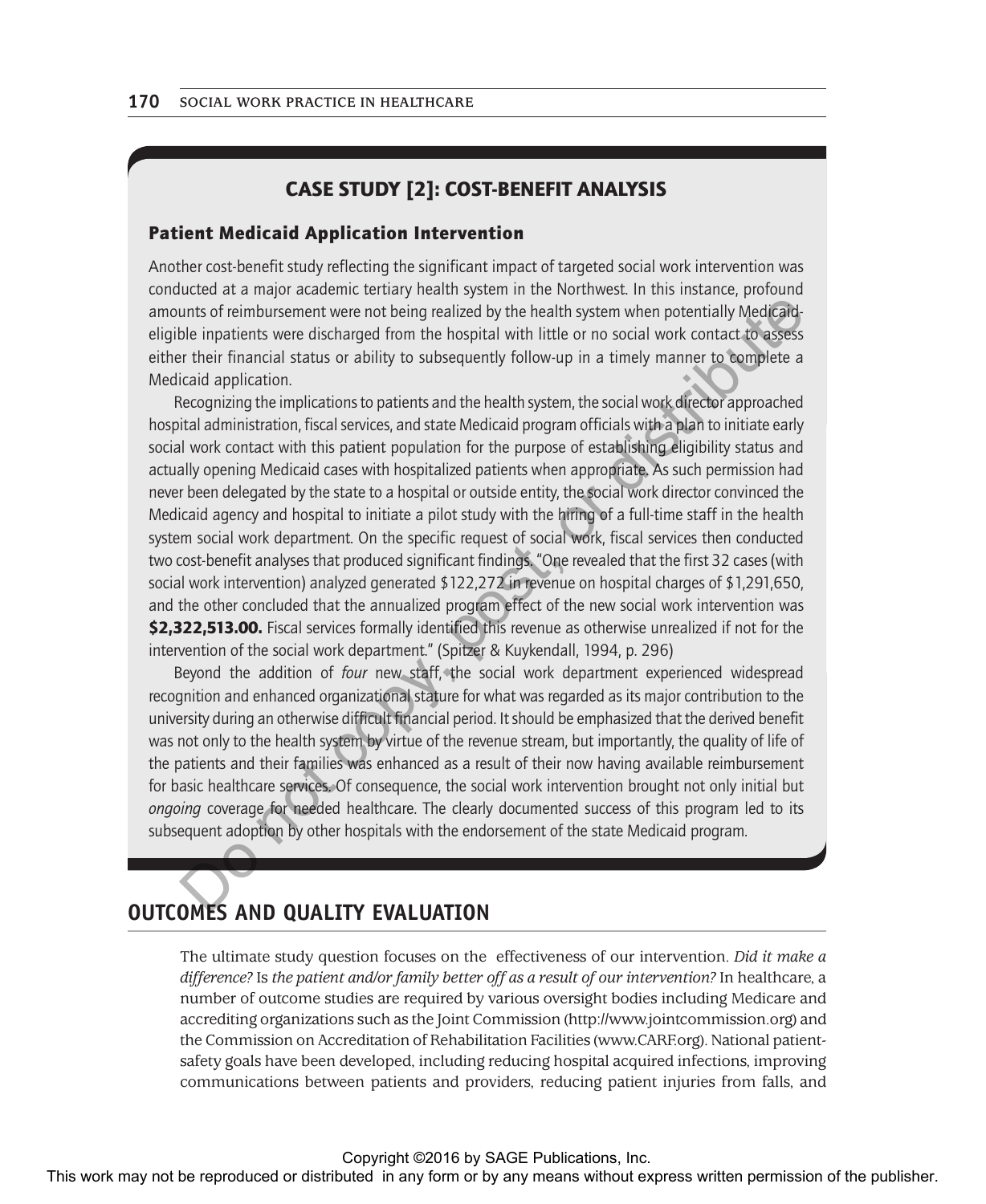reconciling medications as patients transition from one level of care to another [\(http://www](http://www
.jointcommission.org/PatientSafety/NationalPatientSafetyGoals) [.jointcommission.org/PatientSafety/NationalPatientSafetyGoals\)](http://www
.jointcommission.org/PatientSafety/NationalPatientSafetyGoals). Healthcare providers submit their data, and publically available reports are generated for review.

One important source of public-safety information that is relevant for social workers are those reports detailing the safety and quality inspections of nursing homes and other licensed community-care providers. These reports are prepared by the federal and many state governments. A Medicare website offers quality data on every Medicare and Medicaid-certified nursing home in the United States (http://www.medicare.gov/NHCompare). Since social workers (in deference to client self-determination and to avoid potential conflicts of interest) do not typically recommend patients and families to specific nursing homes, this resource is invaluable for families seeking data on which to base needed placement decisions. In addition to the federal site, select states such as Virginia provide websites providing basic data and inspection findings that reflect the quality of care in assisted-living communities, and adult day-care and respite-care homes (http://www.dss.virginia.gov/facility/search/alf.cgi). Social workers and others seeking inpatient and outpatient hospital care can make comparisons of providers in their communities by utilizing the United States Department of Health and Human Services website (http://www.hospitalcompare.hhs.gov/hospital-search.aspx).

**Utilization review** (UR) is an integral function of quality-care assessment and regulatory compliance. Utilization review coordinators or case managers are responsible for making sure that patients meet specified criteria for the services that they are receiving, ranging from inpatient hospitalization to skilled nursing or rehabilitation care. UR personnel review patients' medical records and work closely with insurance companies to get initial approval for services and then continuations, if justified. Social workers often serve in UR and casemanagement functions, particularly in behavioral health.

# **CREATING A POSITIVE CULTURE FOR EVALUATION**

Carefully planned and executed evaluation is critical to ensure that patients and families receive the best healthcare possible. At the same time, providing data that denotes efficiency, including the numbers and types of patients served, crucial issues or care problems addressed, and the quality of rendered services is of vital interest to social work and health systems. Substantiating that the profession made positive impacts on patients' quality of life by economically delivering effective services makes an impressive statement about the "value" and soundness of social work operations.

Evaluation can be risky, however, when complex, expensive, or recurring problems are explored and accountability is assigned. To address such problems, it is important to create work environments that actively promote continuous service evaluation. Practitioners should be expected to engage in self-assessment and collaborative reviews toward the goal of benefiting those who receive their services by continuously refining their own interventions and competence. Regular, constructive staff supervision should be augmented by opportunities to update practice knowledge through continuing education, including conference attendance. While service evaluations should be integrated into existing practice whenever possible, care should be taken to avoid over-evaluation. Evaluations should conclude once problems are found to have low risk of adverse outcomes, are infrequent events, and/or lead The motion or the continuous continuous continuous continuous continuous continuous continuous continuous continuous continuous continuous continuous continuous continuous continuous continuous continuous continuous conti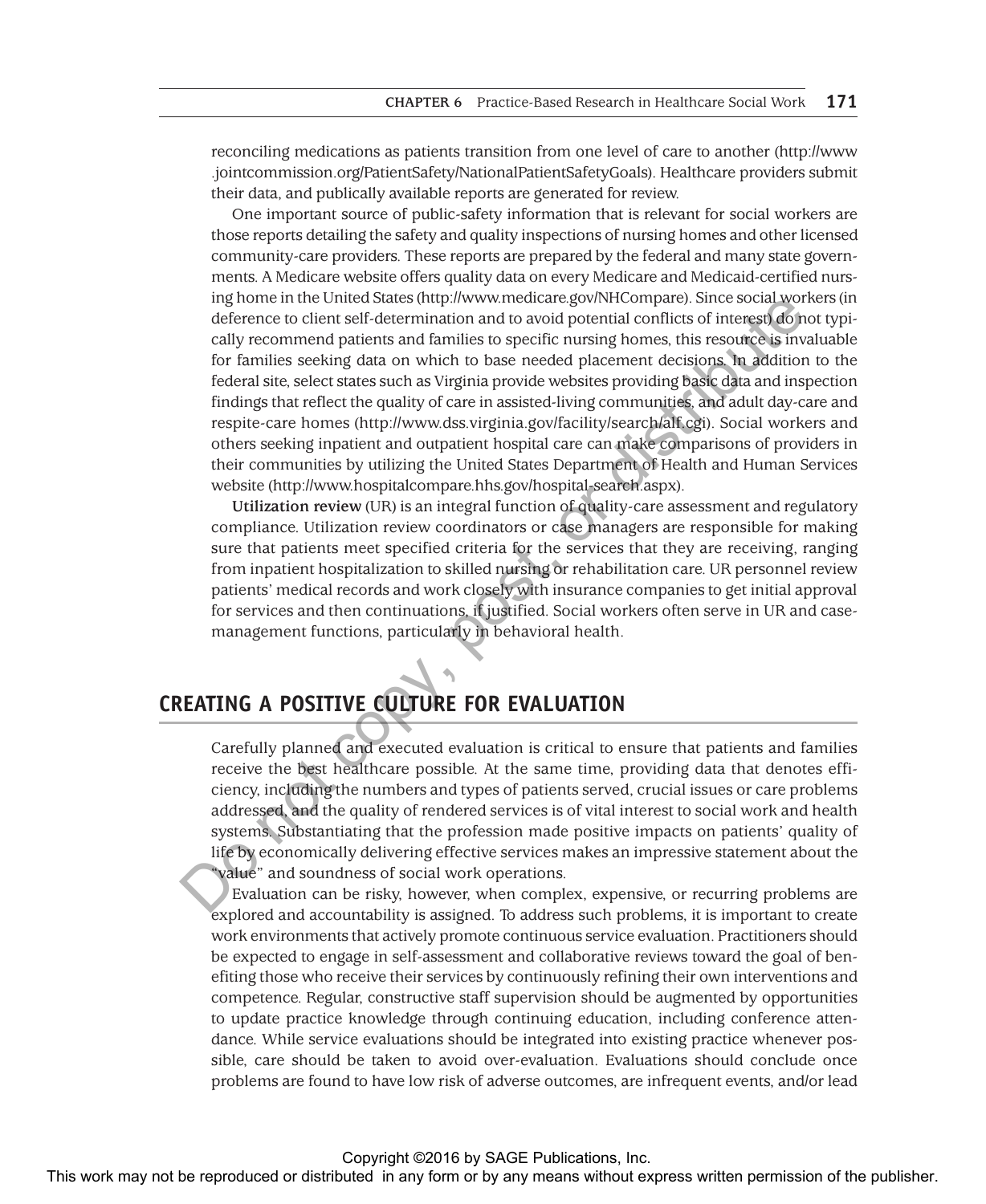to findings that are not useful in understanding or reshaping practice. While collaboration among all levels of staff is critical, quality studies must be kept clear from performance evaluations, which are a separate management activity. Most importantly, evaluations should be kept simple and meaningful (Mullen, 2004; Proctor, 2004; Wade & Neuman, 2007).

# **SUMMARY**

This chapter examined the significance of practice research and evaluation in contemporary healthcare social work. It highlighted the importance of evidence-based practice and discussed use of clinical pathways and clinical practice guidelines. The concepts of continuous quality improvement and total quality management were introduced as mechanisms for tracking outcomes both at the individual practitioner level and the organizational level.

Evaluation of practice was considered in terms of patient outcomes, productivity, and efficiency. The seven evaluation process steps (designing, planning, implementing, data analysis and interpretation, reporting, data utilization, and follow-up) were introduced. The use of retrospective audits and concurrent monitors are employed to collect data, followed by formative or summative evaluations to present findings. Qualitative and quantitative research designs were discussed as well as the use of single-subject designs, representative case studies, and cost-benefit analyses. The importance of creating a positive culture for evaluation was underscored. While risks exist, carefully planned and executed evaluations are fundamental to maximizing positive patient-care outcomes either at the individual patient level or the overall operational level. This work may not be reproduced or distributed or distributed in any form or by any means with the constrained in any constrained in any the publisher. The consequent of the publisher and the publisher and the publisher a

# KEY TERMS AND CONCEPTS

- Best practice models
- Best practice standards
- Practice evaluation
- Evidenced-based practice
- Meta-analysis
- Adverse outcomes or occurrences
- Critical pathways
- Continuous quality improvement
- Sentinel events
- **Indicators**
- **Benchmarks**
- Output and outcome
- Practice-based evaluation and research
- Productivity, efficiency and effectiveness
- Data mining
- Retrospective audit
- Formative and summative evaluation
- • Qualitative and quantitative designs
- **Evaluation process**
- Evaluation target
- Concurrent monitor
- Informed consent
- Single-subject design
- Representative case study
- Cost-benefit studies
- Utilization review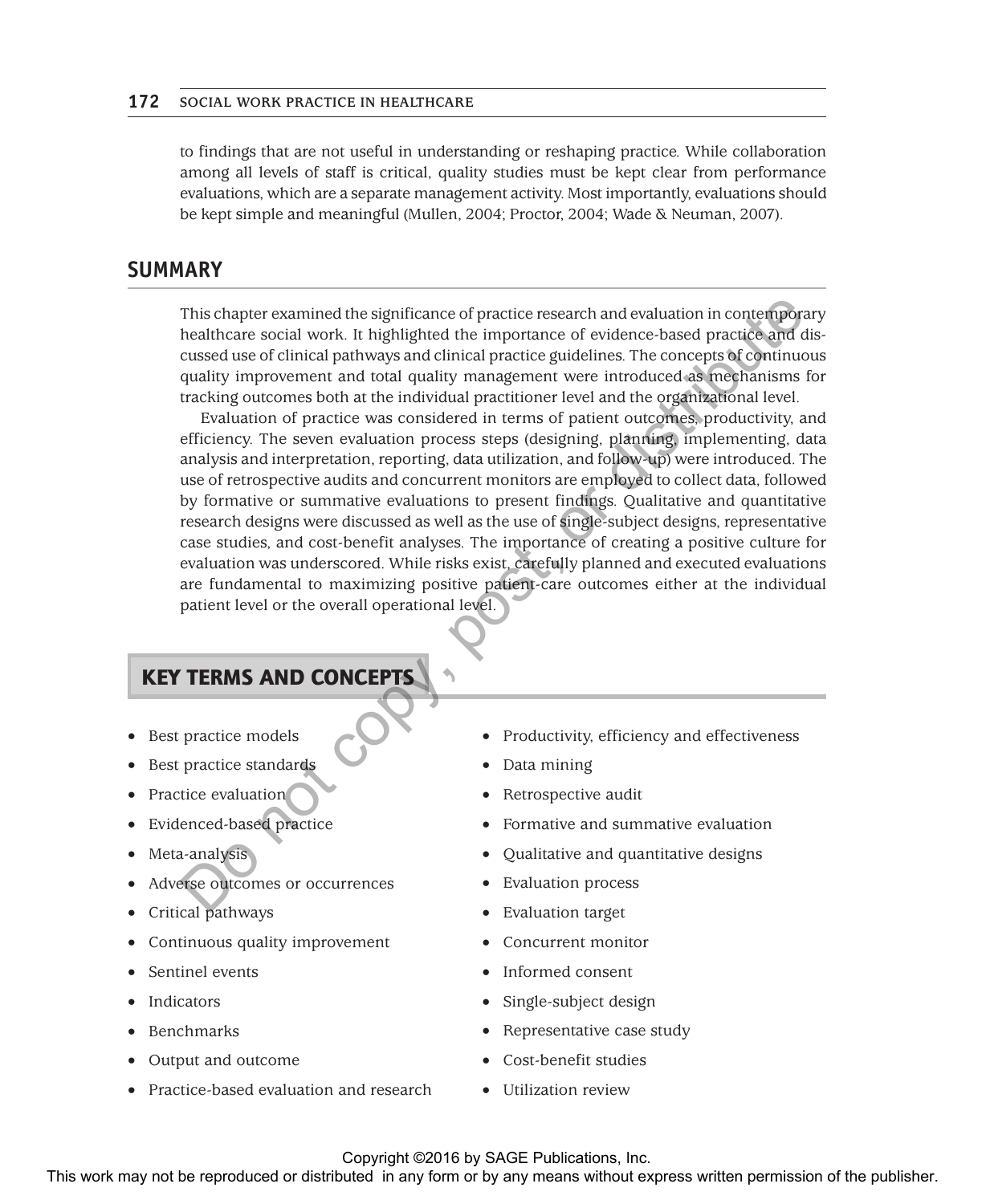# **QUESTIONS FOR DISCUSSION**

- 1. Why is evaluation important in social work practice?
- 2. What activities are you doing in your field agency that might be interesting to evaluate? How might you go about beginning to evaluate them?
- 3. What are the barriers to conducting evaluation studies in our agencies?

# **EXERCISES**

- 1. You are running a psychoeducational support group for cancer survivors in your organizations. Design a Level-3 evaluation for the group.
- 2. Review the evaluation and assessment data at your agency. What is currently being studied? How is it being studied? What are the results? How are the results used to make program improvements?
- 3. Present a representative case study for an individual who is coping with multiple sclerosis or some other chronic, progressive disease. Go to the literature and determine who is mostly to be affected? How many are affected? What is the typical disease progression? What are the physical and emotional effects of the disease? What are the treatments? What supports and strengths can help people cope with the illness. After doing the research, create a "case study" of an individual who demonstrates the conditions and characteristics that you have identified. How can social work assist the person/family? The strainer or conducting evaluation studies in our agencies?<br>
This work may not be reproduced to the reproduced or the publisher or by a system of the publisher of the publisher. The publisher of the publisher of the pu

### **REFERENCES**

Bloom, M., Fischer, J., & Orme, J.G. (2009). *Evaluating practice: Guidelines for the accountable professional.* (6th Ed.). Boston, MA: Allyn & Bacon.

- Bradley, R., Greene, J., Russ. E., Dutra, L., & Westen, D. (2005). A multidimensional meta-analysis of psychotherapy for PTSD. *American Journal of Psychiatry, 162*, 214–227. Retrieved on-line from http://ajp.psychiatryonline.org/doi/full/10.1176/appi.ajp.162.2.214
- Corcoran, K., & Fisher, J. (2007). *Measures for clinical practice. Volumes I & II.* (4th ed.). New York: Oxford University Press.
- Commission on Accreditation and Rehabilitation Facilities. (n.d). CARF accreditation focuses on quality results. Retrieved from http://www.carf.org/home/
- Cournoyer, B. (2004). *The evidence-based social work skills book*. Boston, MA: Allyn & Bacon.
- Dienemann, J., Campbell, J., Landenburger, K., & Curry, M. A. (2002). The domestic survivor assessment: A tool for counseling women in intimate partner violence relationships. *Patient Education and Counseling, 46*(3), 221–228.
- Drake, R. E., Goldman, H., Leff, H. S., Lehman, A. F., Dixon, L., Mueser, K. T., & Torrey, W.C. (2001). Implementing evidence-based practices in routine mental health service settings. *Psychiatric Services*, *52*, 179–182.